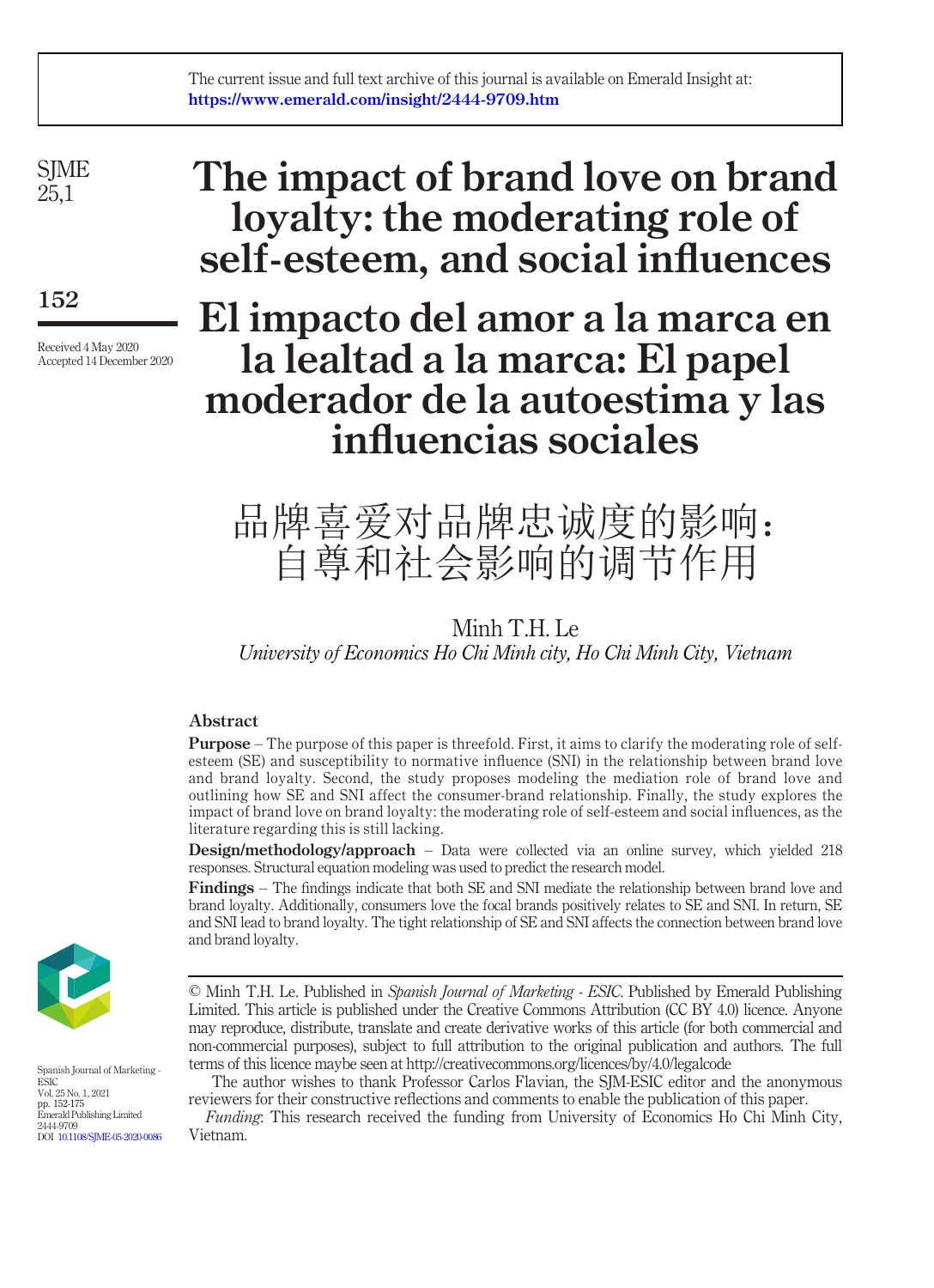Research limitations/implications – The data has been collected in Vietnam, which creates a limitation regarding the study's cross-cultural nature and the economic context. Thus, the study should be conducted in different cultures and economies (both developing and developed countries) to enhance the generalizability in consumer-brand relationships.

**Practical implications** – Brand managers should conduct more advertising in brand communities to enhance the influence of SNI and emphasize unique features of the brands, to attract consumers through the overlap of SE.

Social implications – The findings can contribute to enhancing unique brand identity and self-motivation will increase consumer loyalty, increasing the revenue of a specific brand. Moreover, as acceptable peers contribute to making purchase decisions, boosting the brand community will maintain current consumers and attract additional potential consumers from the current consumer relationships.

Originality/value – This study contributes to consumer psychology by indicating both SNI and SE as the mediators in the relationship between brand love and brand loyalty and how the consumer-brand relationship can be enabled.

Keywords Brand love, Brand loyalty, Self-esteem, Susceptibility to normative influence

Paper type Research paper

#### Resumen

Propósito - El propósito de este trabajo es triple. En primer lugar, pretende aclarar el papel moderador de la autoestima (SE) y la susceptibilidad a la influencia normativa (SNI) en la relacion entre el amor y la lealtad a la marca. En segundo lugar, el estudio propone modelar el papel mediador del amor a la marca y esbozar como la autoestima y la SNI afectan a la relacion consumidor-marca. Por último, el estudio explora los factores que afectan a la relacion entre el amor a la marca y la lealtad a la misma, ya que aún no existe literatura al respecto.

Diseño/metodología/enfoque – Los datos se recogieron mediante una encuesta en línea, que arrojó 218 respuestas. Se utilizo el modelo de ecuaciones estructurales (SEM) para predecir el modelo de investigacion.

Hallazgos – Los hallazgos indican que tanto la autoestima como la SNI median la relacion entre el amor y la lealtad a la marca. Ademas, el amor de los consumidores por las marcas focales se relaciona positivamente con la autoestima y la SNI. En cambio, la autoestima y la SNI conducen a la lealtad a la marca. La estrecha relacion de la autoestima y la SNI afecta la conexion entre el amor a la marca y la lealtad a la misma.

Limitaciones de la investigación – Los datos se han recogido en Vietnam, lo que crea una limitación en cuanto a la naturaleza transcultural del estudio y el contexto economico. Así pues, el estudio debería realizarse en diferentes culturas y economías (tanto de países en desarrollo como desarrollados) para aumentar la posibilidad de generalizacion en las relaciones entre consumidores y marcas.

Implicaciones prácticas - Los gerentes de marca deberían hacer más publicidad en las comunidades de marcas para aumentar la influencia de la SNI y hacer hincapié en las características singulares de las marcas, a fin de atraer a los consumidores mediante la superposicion de la autoestima.

Implicaciones sociales – Las conclusiones pueden contribuir a mejorar la identidad de una marca única, y la automotivacion aumentara la lealtad de los consumidores, incrementando los ingresos de una marca específica. Ademas, como los pares aceptables contribuyen a la toma de decisiones de compra, el impulso de la comunidad de marcas mantendra a los consumidores actuales y atraera a otros consumidores potenciales de las relaciones de consumo actuales.

Originalidad/valor – Este estudio contribuye a la psicología del consumidor al indicar que tanto la SNI como la autoestima son los mediadores en la relacion entre el amor y la lealtad a la marca y la forma en que se puede habilitar la relación consumidor-marca.

Palabras clave – Amor a la marca, fidelidad a la marca, autoestima, susceptibilidad a la influencia normativa Tipo de artículo – Trabajo de investigacion

摘要

研究目的 - 本文有三方面的研究目的。第一, 明确自尊(SE)和易受规范影响(SNI)在品牌喜爱 与品牌忠诚关系中的调节作用。第二,建立品牌喜爱的中介作用模型,并概述SE和SNI如何影响消

Impact of brand love on brand loyalty

153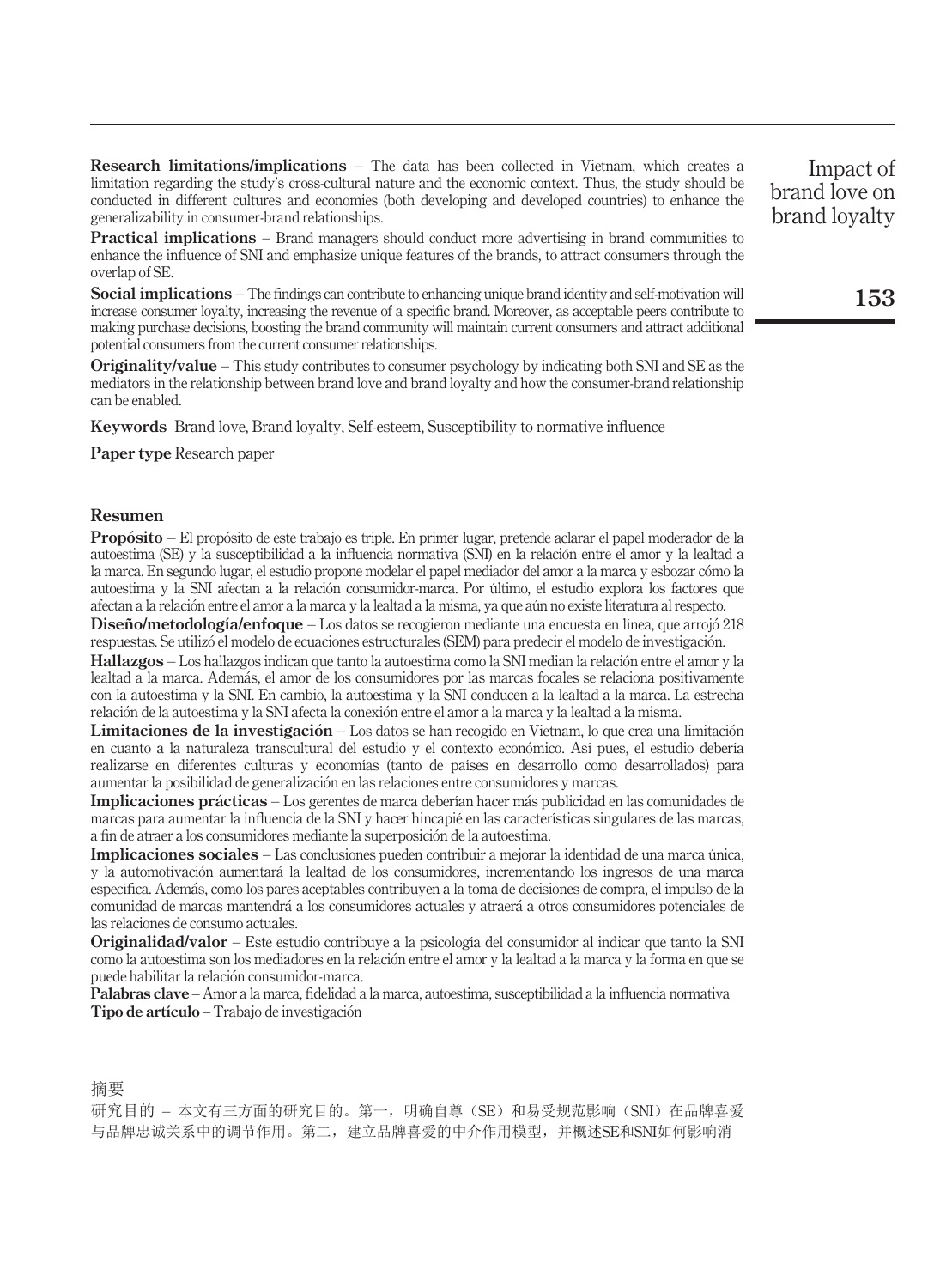费者与品牌的关系。最后,探讨品牌喜爱对品牌忠诚度的影响:自尊和社会影响因素的调节作用, 目前有关这方面的文献还比较缺乏。 **SIME** 25,1

研究方法 – 通过在线调查收集数据,共收到218份答复。采用结构方程模型进行预测研究模型。 研究结果 – 研究结果表明,自尊和易受规范影响都对品牌喜爱和品牌忠诚度之间的关系起到了调节 作用。此外,消费者对焦点品牌的喜爱与自尊和易受规范影响具有正相关关系。反过来,自尊和易 受规范影响又会导致品牌忠诚。自尊和易受规范影响的紧密关系影响了品牌喜爱和品牌忠诚之间的 联系。

研究局限性 – 由于本次研究数据是在越南收集的,造成了研究的跨文化性质和经济背景的局限性。 因此,未来的研究可以在不同的文化和经济体(包括发展中国家和发达国家)进行,以提高关于消 费者与品牌关系结论的普遍性。

实际意义 – 品牌管理者可以在品牌社区中增强广告宣传,提高易受规范影响的影响力,同时强调品 牌的独特性,与自尊因素相结合来吸引消费者。

社会意义 – 本文研究结果有助于增强独特的品牌识别和自我激励,提高消费者的忠诚度,增加特定 品牌的收入。此外,由于合适的同伴有助于消费者做出购买决策,提升品牌社区可以维持现有消费 者,并通过现有消费者关系吸引更多的潜在消费者。

研究价值 – 本研究提出了自尊和易受规范影响是品牌喜爱和品牌忠诚关系的调节变量,并且进一步 阐释了它们如何促成消费者与品牌的关系,从而为消费者心理学做出了贡献。 关键词 – 品牌喜爱度,品牌忠诚度,自尊,对规范性影响的易感性

### 1. Introduction

154

Relationship marketing based on brand love and brand loyalty constructs has emerged in recent years. Brand loyalty is one of the key consequences of brand love [\(Albert and](#page-15-0) [Merunka, 2013;](#page-15-0) Aro et al.[, 2018;](#page-16-0) [Bergkvist and Bech-Larsen, 2010;](#page-16-1) [Carroll and Ahuvia, 2006\)](#page-17-0). Brand loyalty includes both behavioral and attitudinal loyalty. It refers to the intention of purchasing and repurchasing the brand, willingness to pay a higher price, refusal to switch to other brands and recommendation of the brand to others [\(Oliver, 1999](#page-21-0)). Brand love "adopts brand-loyal customers and turn them into advocates or influencers for your brand" [\(Schreane, 2020\)](#page-22-0). Consumers increase their loyalty to a brand when they fall in love with that particular brand ([Carroll and Ahuvia, 2006](#page-17-0); Roy et al.[, 2013\)](#page-21-1).

Studies have established the main factor that impacts brand love and brand loyalty and that is, self-image congruence [\(Bergkvist and Bech-Larsen, 2010](#page-16-1); Roy et al.[, 2013](#page-21-1)). Self-image congruence increases the brand loyalty of consumers ([Kressmann](#page-19-0) et al., 2006; [Sirgy](#page-22-1) et al., [2008](#page-22-1)). In addition, consumers build engagement with brand love through the overlap of their self-expression and self-esteem (SE) with the brand identity [\(Albert](#page-16-2) *et al.*, 2008; [Leventhal](#page-20-0) et al.[, 2014](#page-20-0)). Self-brand integration mediates brand love relationships [\(Delgado-Ballester](#page-17-1)  $et \ al., 2017$  $et \ al., 2017$ . The relationship between brand love and brand loyalty is mediated by selfconcept and self-image congruence (Liu  $et$   $al$ [, 2012](#page-20-1)), as well as consumer-brand identification ([Alnawas and Altari](#page-16-3)fi, 2016; Kim et al.[, 2001](#page-19-1)). Self-concept correlates with SE in maintaining internal consistency [\(Campbell, 1990](#page-17-2)); for example, driving a Mazda sports car to attain an ideal of self-identity while indirectly upscaling the consumer's sense of SE.

SE shows personal development and enhances happiness, well-being and success [\(Sime,](#page-22-2) [2019](#page-22-2)). It explains the correlation between consciousness and personality traits that have not been widely considered by previous researchers [\(Giluk, 2009](#page-18-0)), as well as emotional stability [\(Joshanloo and Afshari, 2011;](#page-19-2) Skues et al.[, 2012\)](#page-22-3). SE emphasizes the relationship between self-identity and the brand and the overlap between brand image and consumer identity is linked through self-congruence ([Campbell, 1990](#page-17-2); [Kuenzel and Halliday, 2010](#page-19-3); [Sirgy](#page-22-1) et al., [2008](#page-22-1)). Thus, SE influences brand loyalty through self-identity [\(Kressmann](#page-19-0) et al., 2006; [Sirgy](#page-22-1) *et al.*[, 2008](#page-22-1)), and is related to the self-brand connection (Song *et al.*[, 2017;](#page-22-4) [Wu, 2009\)](#page-23-0).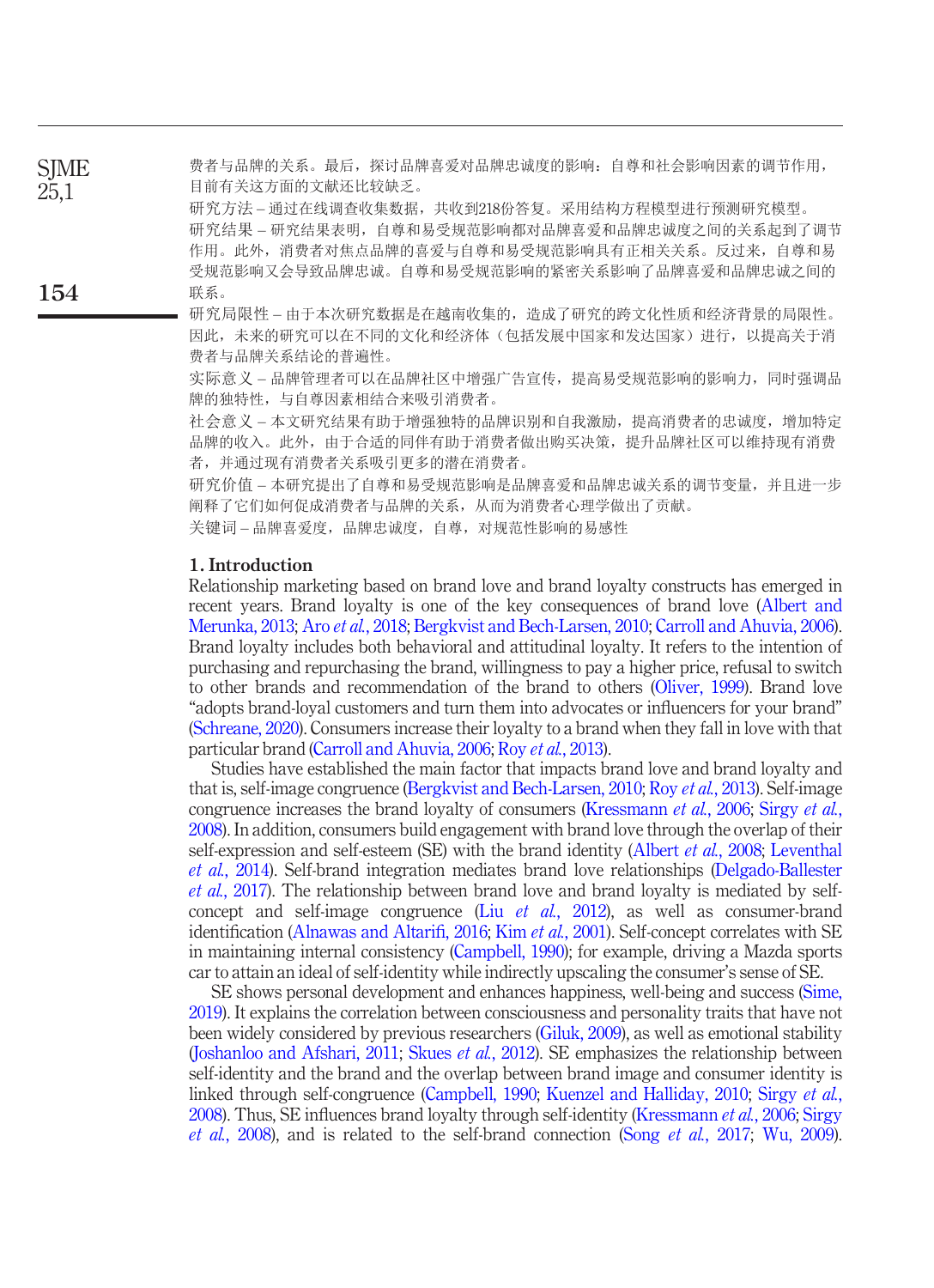Consumers with high SE tend to be more loyal and emotional toward the brand than consumers with low SE [\(Brown and Dutton, 1995\)](#page-17-3).

Susceptibility to normative influence (SNI) is a construct that refers to the extent to which a consumer's product choice decisions are influenced by others who are significant to them [\(Bearden](#page-16-4) et al., 1989). Peer group influence significantly contributes to consumer engagement (Kaur *et al.*[, 2020](#page-19-4)), purchasing decisions [\(Childers and Rao, 1992](#page-17-4)) and brand loyalty (Kim *et al.*[, 2020\)](#page-19-5). SNI refers to the acceptance of the surrounding community (i.e. peers, friends, families) in selecting a suitable brand [\(Mourali](#page-20-2) et al., 2005). This increases a consumer's self-value to others and connects gaps between them ([Hardeman](#page-18-1) *et al.*, 2017). Consumers tend to buy products if they believe that their friends, colleagues or family will approve or buy the same types of product, as affected by a reference group influence [\(Algesheimer](#page-16-5) et al., 2005; [Arpita](#page-16-6) et al., 2011). SNI plays an important role in the brand community [\(Marzocchi](#page-20-3) *et al.*, 2013) and consumers tend to behave similarly to others in their closed community [\(Kuo and Feng, 2013](#page-19-6); Tsai *et al.*[, 2013\)](#page-23-1). Peer influence reinforces the bond between a brand and consumer and increases brand love ([Algesheimer](#page-16-5) et al., 2005; [Coelho](#page-17-5) et al.[, 2019](#page-17-5); [Huang](#page-18-2) et al., 2012), tightens brand engagement ([Kumar and Kumar, 2020\)](#page-19-7) and attachment (Flavián-Blanco et al., 2011; [Huang](#page-18-2) et al., 2012) and explains the positive relationship with SE (Sierra *et al.*[, 2016](#page-22-5)). Community normative influence encourages consumers to continue with their purchase intention ([Hsiao and Chiou, 2017;](#page-18-3) [Rook and](#page-21-2) [Fisher, 1995\)](#page-21-2). SNI contributes to building the loyalty connection to favorite brands [\(Hur](#page-18-4) et al.[, 2011](#page-18-4); Shen et al.[, 2010](#page-22-6)).

Previous research on relationship marketing has determined brand loyalty as an outcome of brand love. However, the factors affecting the relationship between brand love and both behavioral and attitudinal loyalty have not been addressed. Different types of consumer identity can control the impact of brand love on brand loyalty in different ways (Roy *et al.*[, 2013\)](#page-21-1). Understanding these factors can explain the situation in which consumers tend to be more loyal to a particular brand [\(Fournier, 1998\)](#page-18-5). Furthermore, relationshipmarketing research has been conducted in developed countries such as Australia, the UK and the USA; however, in developing countries such as Vietnam, studies on this concept are lacking.

SE leads to a strong self-image and consumer-brand identification and shows the emotional connection of an individual to a brand. SNI enhances brand loyalty and emotional brand connection [\(Ruane and Wallace, 2015\)](#page-21-3). Both SE and SNI contribute to urging consumers to consume more [\(Bandyopadhyay, 2016\)](#page-16-7). SE encourages individuals to engage with a favoring group behavior to increase their collective identity (Khare *et al.*[, 2011\)](#page-19-8). However, in terms of considering SE as a tool to mediate loyalty levels through the emotional attachment channel, there is a lack of agreement in the literature regarding the role of SE and SNI in the relationship between brand love and brand loyalty. Thus, the study findings can help determine how the loyalty of consumers toward their loved brand can be enhanced.

To address the above gaps, the current study enriches the literature by considering the relationship marketing of brand constructs, using social identity theory [\(Ashforth and Mael,](#page-16-8) [1989\)](#page-16-8) and social comparison theory ([Morse and Gergen, 1970](#page-20-4)). In addition, the study proposes a theoretical model based on the relationship marketing perspective. Social identity theory explains a self-concept of an individual obtained from membership of a related social group [\(Ashforth and Mael, 1989](#page-16-8)) and implies that SE impacts the tendency to compare oneself with others or social groups (Vogel *et al.*[, 2014\)](#page-23-2). Social comparison theory shows that individuals' opinions are affected by their peers, friends or communities [\(Gibbons and Buunk, 1999](#page-18-6); Tajfel et al.[, 1979\)](#page-22-7). Consumers tend to portray themselves as

Impact of brand love on brand loyalty

155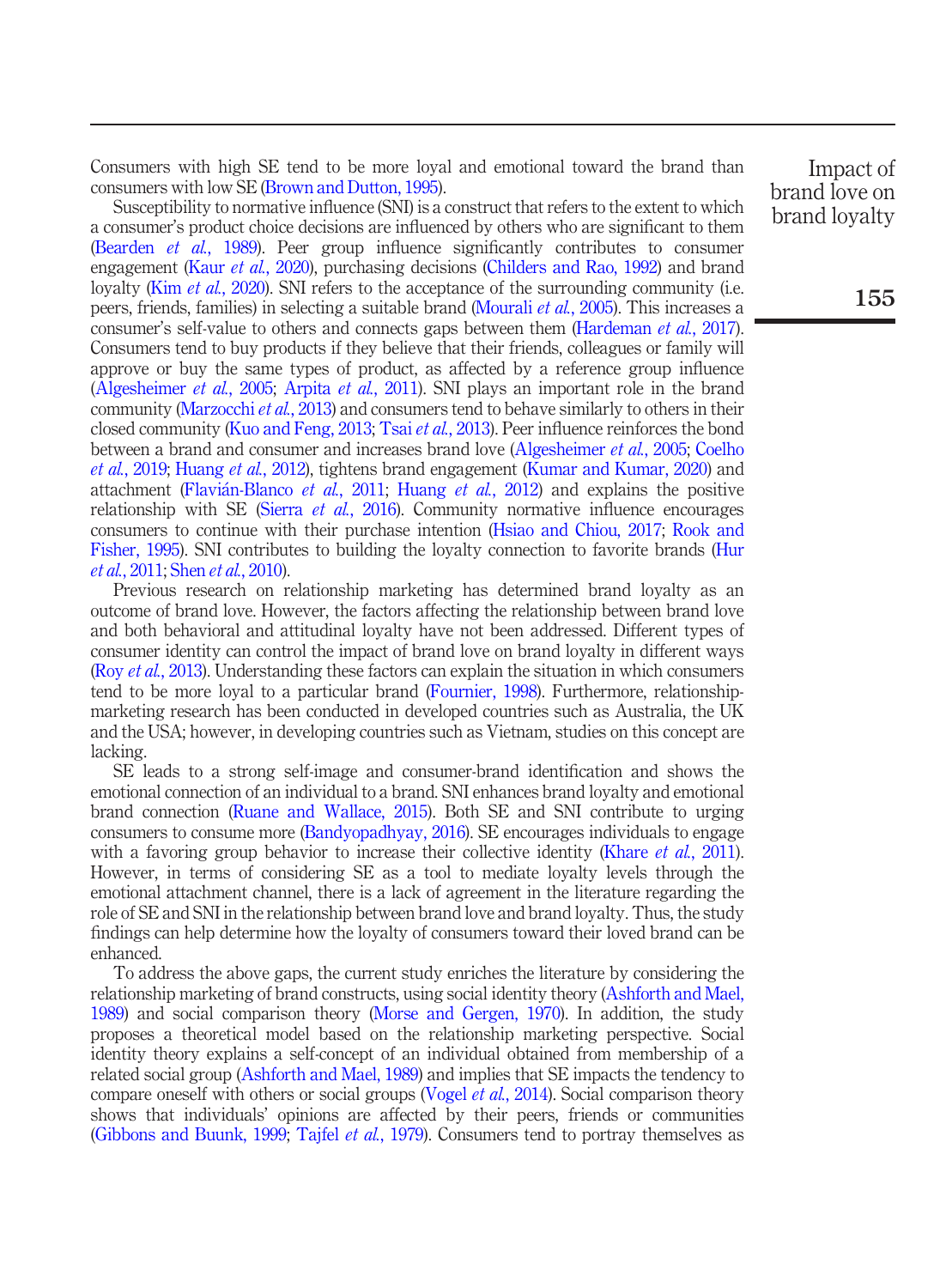being aligned with their friends, family and social groups to have a connection with them. This is called SNI [\(Chan and Prendergast, 2007;](#page-17-7) Joe et al.[, 2017;](#page-19-9) [Orth and Kahle, 2008](#page-21-4); [Savani](#page-22-8) et al.[, 2015](#page-22-8)). **SIME** 25,1

# 2. Theoretical development

156

This section provides social identity theory and background literature on the constructs of brand loyalty and brand love used to develop the conceptual model in this study.

#### 2.1 The relationship between brand love and brand loyalty

Brand love has been conceptualized as a long-term relationship with a particular brand [\(Fournier, 1998](#page-18-5)). [Carroll and Ahuvia \(2006,](#page-17-0) p. 18) define love for a brand as "the degree of passionate emotional attachment that a person has for a particular trade name." Brand love is positive valence and higher-order emotion that consumers direct toward a brand and is similar to other affective constructs such as brand loyalty and brand attachment ([Bergkvist](#page-16-1) [and Bech-Larsen, 2010\)](#page-16-1). Brand love can have a positive impact on consumer behavior. The love that a consumer feels for a particular brand impacts their brand commitment and leads to the consumer giving positive word-of-mouth recommendations (WOM) to that brand and paying a higher price for the brand ([Albert and Merunka, 2013](#page-15-0)). WOM is likely to happen if consumers feel their self-identity is relevant to a particular brand. [Bergkvist and Bech-](#page-16-1)[Larsen \(2010\)](#page-16-1) argue that brand loyalty and active engagement are two consequences of brand love. Active engagement involves consumers following the news and visiting the stores or the website of a particular brand [\(Bergkvist and Bech-Larsen, 2010\)](#page-16-1). Previous research findings show that brand loyalty is a consequence of brand love [\(Albert and](#page-15-0) [Merunka, 2013;](#page-15-0) Aro et al.[, 2018](#page-16-0); [Bergkvist and Bech-Larsen, 2010;](#page-16-1) [Brandão](#page-17-8) et al., 2019).

[Dick and Basu \(1994,](#page-17-9) p. 102) define customer loyalty as "the relationship between relative attitude and repeat patronage." Brand loyalty is defined as a deeply held commitment to rebuy a preferred product/service consistently in the future, thereby causing repetitive same-brand or same-brand-set purchasing, despite situational influences and marketing efforts having the potential to cause switching behavior ([Oliver, 1999](#page-21-0), p. 2). [Dick and Basu](#page-17-9) [\(1994\)](#page-17-9) examined loyalty using both attitudinal (e.g. consumer satisfaction) and behavioral (e.g. repurchase intention) dimensions. [Chaudhuri and Holbrook \(2001\)](#page-17-10) considered loyalty on multidimensions, including attitudinal and intention or commitment to consume and exhibit behavioral loyalty. There are several dimensions of brand loyalty: cognitive loyalty, attitudinal loyalty and behavioral loyalty [\(Oliver, 1999](#page-21-0)). Attitudinal loyalty expresses a brand preference or reflects the emotional connection between brand and consumer (Flavi[an-Blanco](#page-17-6) et al., 2011). Conversely, behavioral loyalty is understood as referring to a consumer repeatedly purchasing that brand [\(Morgan, 1999\)](#page-20-5). Brand loyalty evidence higherorder emotions or attitudes and is one of the consequences of brand commitment and attachment [\(Amine, 1998;](#page-16-9) [Espejel](#page-17-11) et al., 2009; [Shukla](#page-22-9) et al., 2016). This loyalty is suggested by positive WOM, willingness to pay a premium price and willingness to commit to the brand [\(Amine, 1998;](#page-16-9) [Grisaffe and Nguyen, 2011;](#page-18-7) Kim et al.[, 2008\)](#page-19-10). Brand loyalty mainly encompasses positive aspects of the behavior of loyal consumers who like to use the brand in ways that could be regarded as socially acceptable.

#### 2.2 Social identification theory and self-esteem

Social identity theory shows that individuals compare their personal identity with the abilities and characteristics of others ([Morse and Gergen, 1970\)](#page-20-4) and with relevant comparison groups [\(Tajfel](#page-22-7) et al., 1979). SE at a collective level refers to a self-concept which matches with social identity in-group favoritism [\(Luhtanen and Crocker, 1992;](#page-20-6) [Rubin and](#page-21-5)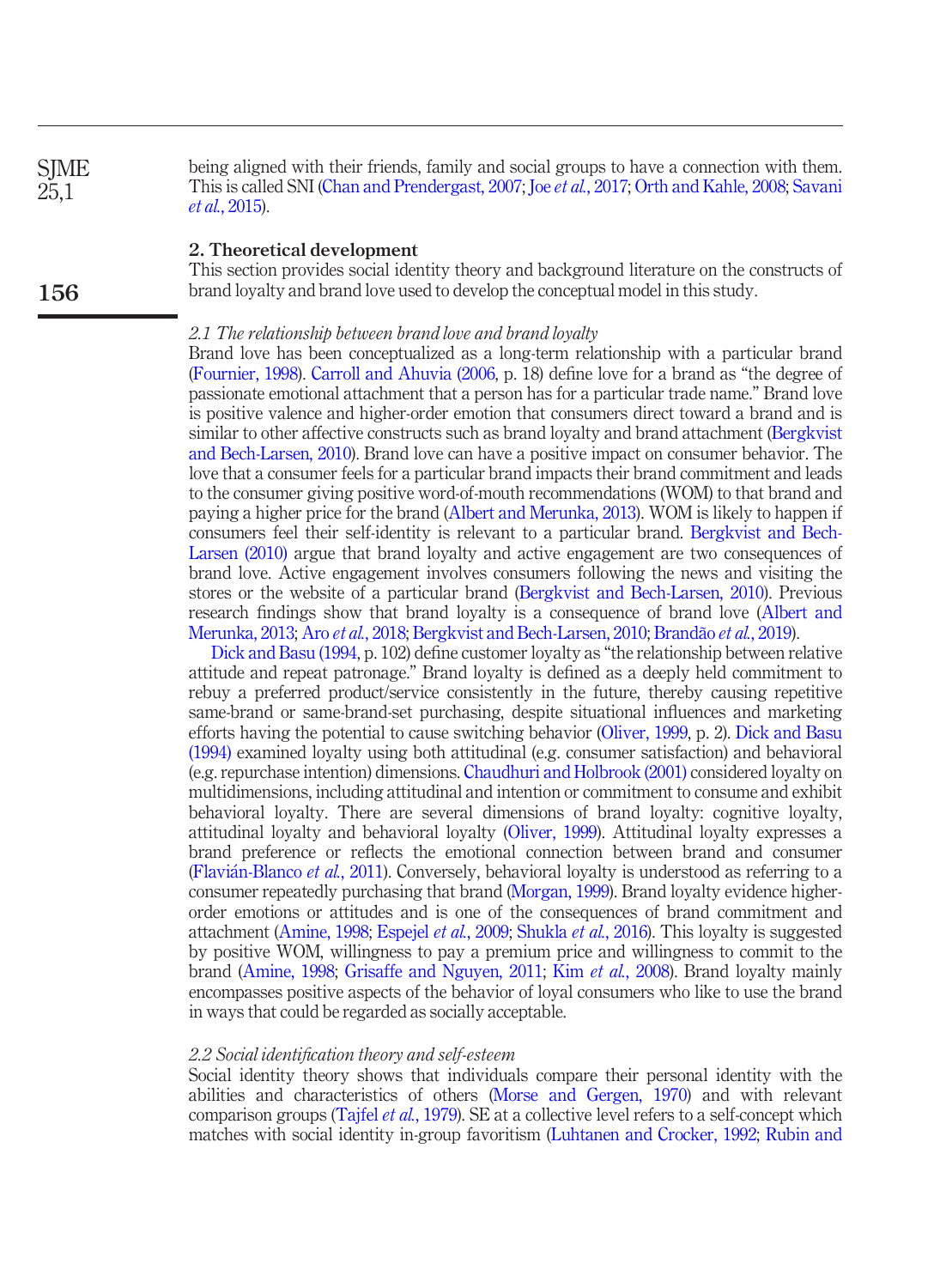[Hewstone, 1998\)](#page-21-5) and shows a commitment to a group ([Bergami and Bagozzi, 2000;](#page-16-10) [Fuller](#page-18-8) et al.[, 2003\)](#page-18-8). Social identity theory implies that SE impacts the tendency to compare oneself with others [\(Vogel](#page-23-2) et al., 2014), which, in turn, would positively influence loyalty toward a loved brand (He et al.[, 2012;](#page-18-9) [Kuo and Hou, 2017](#page-19-11)).

The term "SE" refers to an individual's evaluation of their identity and includes four dimensions: esteem, public collective SE, private collective SE and importance of identity [\(Luhtanen and Crocker, 1992\)](#page-20-6). [Campbell \(1990\)](#page-17-2) determined that people with high SE tend to have positive, well-articulated views of themselves. Product involvement and SE increase the positive influence of actual self-congruence and self-brand integration on emotional brand attachment [\(Delgado-Ballester](#page-17-1) et al., 2017; [Malär](#page-20-7) et al., 2011). Thus, a consumer with a strong social identity ([Shroff and Thompson, 2006\)](#page-22-10) normally cares about their image and is keen on what others think about them ([Dolich, 1969\)](#page-17-12).

SE impacts the maintenance of self-identity. High SE refers to a highly consistent selfidentity and self-concept [\(Campbell, 1990;](#page-17-2) [Lafrenière](#page-20-8) et al., 2011). Self-brand connection increases if the brand presents the self-image or self-identity that the consumer wishes to project [\(Thomson](#page-23-3) *et al.*, 2005). In this case, consumers strongly connect with their favorite brand and their self-identity overlaps with the brand (Batra et al.[, 2012;](#page-16-11) [Fournier and Yao,](#page-18-10) [1997;](#page-18-10) [Mackellar, 2009;](#page-20-9) [Trump and Brucks, 2012\)](#page-23-4). Strong overlapping of self-identification tightens brand love and brand loyalty commitment ([Alnawas and Altari](#page-16-3)fi, 2016; [Islam](#page-19-12) et al., [2017;](#page-19-12) [Sallam and Wahid, 2015](#page-22-11)). Thus, this study applies social identity theory to explain the influence of SE on the relationship between brand love and brand loyalty.

#### 2.3 Social comparison theory and susceptibility to normative influence

Social comparison theory identifies an individual's opinions and abilities that are affected by others ([Gibbons and Buunk, 1999;](#page-18-6) [Moschis, 1976](#page-20-10); [Turner](#page-22-7) et al., 1979). Peer communication or feedback from friends can help buyers better position their self-identity when shopping, by making a social comparison with friends [\(Chan and Prendergast, 2007;](#page-17-7) [Mangleburg](#page-20-11) et al., [2004;](#page-20-11) [Turner](#page-23-5) et al., 1979). Individuals with high normative influence avoid creating a negative impression in a public community, easily portraying themselves as being aligned with peers [\(Wooten and Reed, 2004\)](#page-23-6) and engaging with the community (Raïes *et al.*[, 2015\)](#page-21-6). They avoid calling attention from the crowd [\(Bearden and Rose, 1990\)](#page-16-12) and prefer to have a similar outlook as their friends through the use of similar brands ([Algesheimer](#page-16-5) *et al.*, 2005; [Mangleburg](#page-20-11) et al., 2004).

SNI shows peer purchase expectation, which navigates consumer behavior toward the brand ([Bearden](#page-16-4) et al., 1989). Previous research identifies that SNI significantly impacts the efforts of consumers in matching themself with their network. Consumers with high SNI seek products that bring socially visible benefits (Batra *et al.*[, 2001](#page-16-13)) and avoid disapproval from society [\(Wooten and Reed, 2004\)](#page-23-6). SNI influences brand self-expression and creates loyal behavior ([Escalas and Bettman, 2005;](#page-17-13) [Ruane and Wallace, 2015](#page-21-3)). Consumers are willing to buy their favorite brand because the brand aids an individual's self-expression through the image the brand projects [\(Gounaris and Stathakopoulos, 2004;](#page-18-11) [Redden and](#page-21-7) [Steiner, 2000](#page-21-7)). Values, brand logo and brand prominence are all features to encourage consumers to be more SNI (Batra *et al.*[, 2001\)](#page-16-13), especially with luxury brands, which leads to brand love (Joe et al.[, 2017;](#page-19-9) [Wu and Lin, 2016](#page-23-7)) and enhances brand loyalty ([Labrecque](#page-20-12) et al., [2011\)](#page-20-12). This study applies the social comparison theory to explain how SNI can mediate consumer loyalty with their favorite brand.

[Bearden](#page-16-4) *et al.* (1989) showed that SNI relates to SE and the approval of others. SE is the self-cognition that guides an individual's choice of brand or product that may receive approval from their peers (Batra *et al.*[, 2001;](#page-16-13) Kahle *et al.*[, 1980\)](#page-19-13), showing a linkage between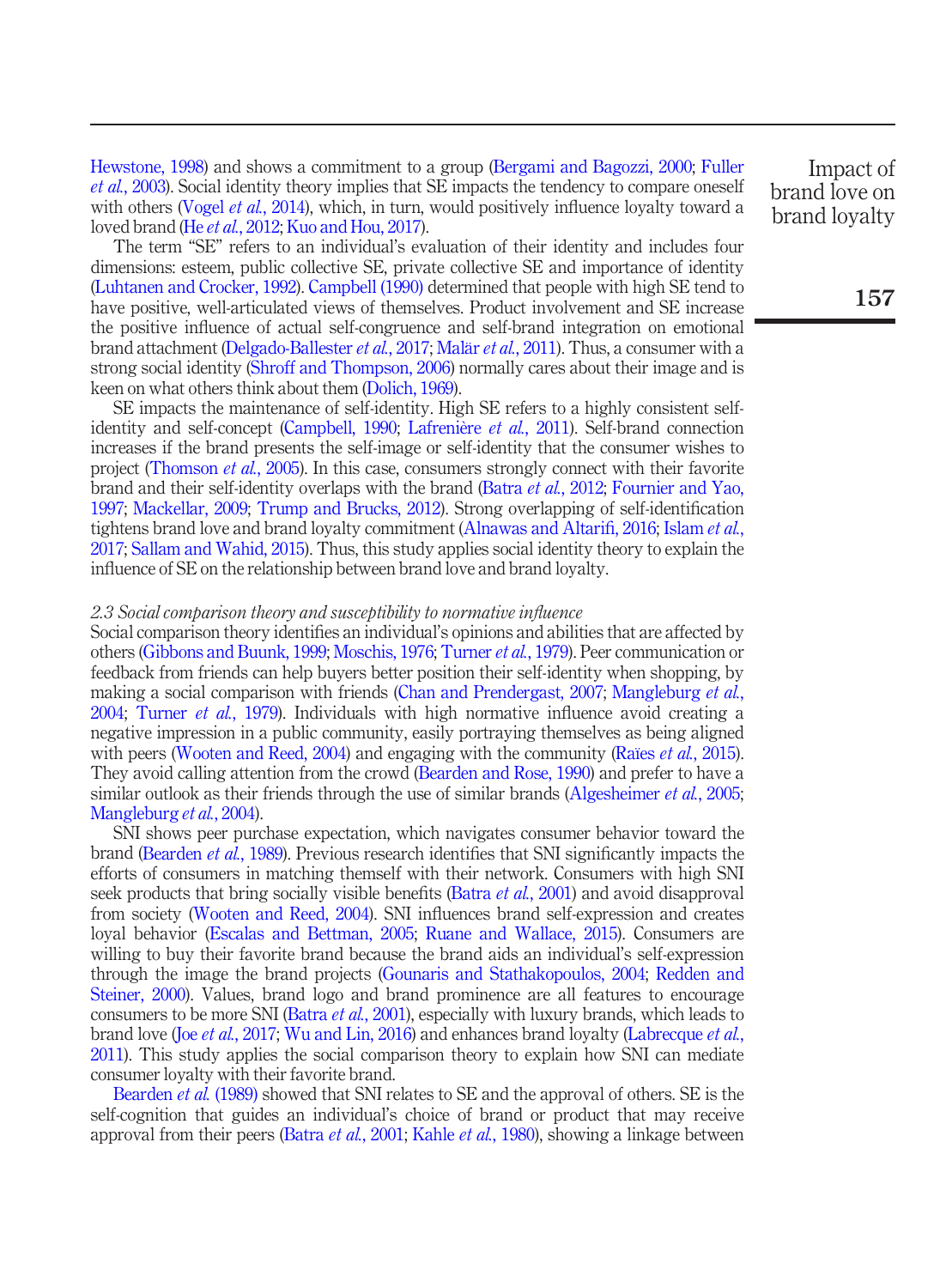SE and SNI in enhancing the individual's purchase decision. In addition, a consumer's love for their favorite brand tends to increase peer comparison and SE and the consumer tends to protect the brand against rival brands ([Turner](#page-23-5) et al., 1979). Both SNI and SE enhance the identity of a loved brand, especially with an in-group influence [\(Brodie](#page-17-14) *[et al.](#page-18-4)*, 2013; Hur *et al.*, [2011](#page-18-4); [Kumar and Kumar, 2020\)](#page-19-7).

#### 3. Hypothesis development 158

**SIME** 25,1

# 3.1 Brand love, brand loyalty and self-esteem

Brand love determines the bonding of brand image and consumer self-identity [\(Bagozzi](#page-16-14) et al.[, 2017](#page-16-14)). When consumers connect with a brand as self-congruence, they tend to defend the brand to preserve self-integrity (Lisjak et al.[, 2012\)](#page-20-13). Research in consumer behavior states that products develop SE by flattering an individual's ego [\(Arndt and Greenberg,](#page-16-15) [1999](#page-16-15)) and tie with self-concept ([Campbell, 1990\)](#page-17-2).

Consumers love a brand due to motives relating to SE and self-image [\(Albert](#page-16-2) *et al.*, 2008). Brand love can enhance SE when developing a unique identity ([Alnawas and Altari](#page-16-3)fi, 2016). For example, consumers tend to buy luxury brands to show their standing and wealth to others (Tsai *et al.*[, 2013](#page-23-1); Yim *et al.*[, 2014](#page-23-8)). Fans of car brands are willing to pay huge sums of money for the cars as it shows the fans' self-identity and style and distinguishes them from others ([Algesheimer](#page-16-5) et al., 2005). At the brand love level, consumers fall in love with brands for self-brand connection and passion (Batra et al.[, 2012;](#page-16-11) [Fedorikhin](#page-17-15) et al., 2008; [MacInnis](#page-20-14) [and Folkes, 2017\)](#page-20-14). Moreover, SE moderates brand attachment (Sierra et al.[, 2016\)](#page-22-5) and is considered as an outcome to maintain the relationship with an individual or group [\(Cast and](#page-17-16) [Burke, 2002](#page-17-16)). Thus, SE can be considered as the outcome of brand love.

H1. Brand love positively affects self-esteem.

Self-image congruence directly affects brand loyalty and indirectly connects with the brand through product involvement, congruity [\(Kressmann](#page-19-0) et al., 2006). Product involvement and SE positively increase self-congruence on emotional brand attachment (Malär et al.[, 2011\)](#page-20-7). SE implies to evaluate an individual's personal identity ([Campbell, 1990;](#page-17-2) [Luhtanen and](#page-20-6) [Crocker, 1992\)](#page-20-6). The consumer's ego is developed by the brand prestige and image, which enhances loyalty ([Kressmann](#page-19-0) *et al.*, 2006). SE moderates the relationship between self-congruity and brand loyalty. In turn, self-congruity predicts brand loyalty ([Sirgy](#page-22-1) *et al.*, [2008](#page-22-1)).

H2. Self-esteem positively impacts brand loyalty.

#### 3.2 Brand love, brand loyalty and susceptibility to normative influence

Social influence occurs within friendship groups and sometimes the choice is delegated to others within social situations [\(Albert and Merunka, 2013\)](#page-15-0). SNI creates a brand community [\(Algesheimer](#page-16-5) et al., 2005). In return, this community builds up a strong connection between the brand and consumers [\(Casalo](#page-17-17) *et al.*, 2008). Brand love is the willingness to engage in active cocreating behavior in the brand community; in particular, brand values are vividly communicated by celebrities [\(Kaufmann](#page-19-14) et al., 2016). Brand love emphasizes both cognitive and emotional attachment with loyal consumers ([Albert](#page-16-16) et al., 2009; [Fedorikhin](#page-17-15) et al., 2008). Peer influence boosts the strength of brand attachment, especially on adolescent consumers [\(Huang](#page-18-2) et al., 2012). Thus, brand love can enhance SNI under peer effects.

SNI is influenced by social interactions ([Savani](#page-22-8) *et al.*, 2015). Consumers prefer to be accepted in their own community, such as schools, universities and workspaces (Suki *[et al.](#page-22-12)*,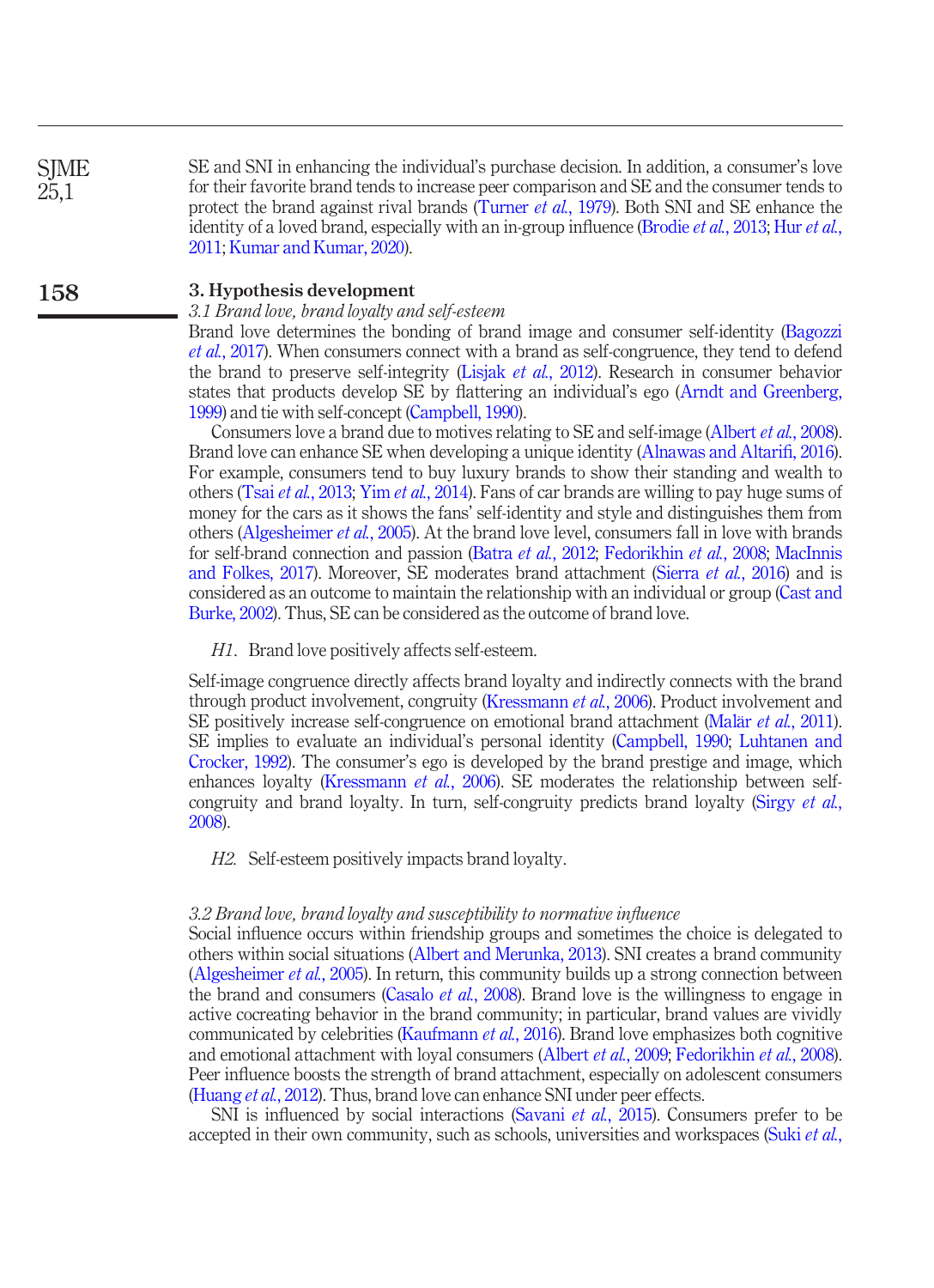[2016\)](#page-22-12). Consumers who love a particular brand spread positive words to their friends or networks ([Flavian](#page-18-12) *et al.*, 2009; [Huang](#page-18-2) *et al.*, 2012), urging other consumers to buy and creating motivation for them to be more loyal ([Badrinarayanan and Sierra, 2018](#page-16-17)). Thus, SNI mediates the relationship between brand love and brand loyalty, leading to the hypothesis:

#### H3. Brand love positively affects SNI.

SNI refers to peer advice that impacts consumers' decisions in buying products ([Shukla,](#page-22-13) [2011\)](#page-22-13). The brand has a big brand community and brand prestige will help consumers to more easily make their final decision, confidentially [\(Einwiller, 2003](#page-17-18); [Tussyadiah](#page-23-9) et al., [2018\)](#page-23-9). Brands are suggested by consumers' friends and colleagues through WOM, which indirectly develops loyalty. SNI tends to improve brand loyalty through brand prestige (Tsai et al.[, 2013](#page-23-1)). Furthermore, when consumers feel happy because their new products are accepted by their community, it increases their satisfaction (Ercis et al.[, 2012\)](#page-17-19). Satisfaction is one of the most important factors that maintains and boosts brand loyalty [\(Bloemer and](#page-16-18) [Kasper, 1995;](#page-16-18) Nam et al.[, 2011\)](#page-21-8). SNI increases the intention to be involved and to participate in group buying, as a signal of purchase intention [\(Sharma and Klein, 2020\)](#page-22-14), as well as urging other consumers to buy.

H4. SNI positively impacts brand loyalty.

### 3.3 The mediating role of self-esteem and susceptibility to normative influence

This study postulates that SE and SNI mediate the relationship between brand love and brand loyalty. SE and SNI have a relationship in the specific community that helps consumers identify themselves with a certain social group and may also help to boost their SE ([Penz and Hogg, 2011\)](#page-21-9). Tribalism boosts SE and this behavior supports the community [\(Sierra](#page-22-5) *et al.*, 2016, p. 1), enhancing the commitment of consumers and the brand community. Therefore, this study adds SE and SNI in the research model to consider their impacting role in brand love and brand loyalty relationship.

SE increases the loyalty of customers when they fall in love with a brand. Brand love leads to brand loyalty, which enhances purchase intention and WOM. The existing literature on SE is extensive, with a particular focus on impulsive buying behavior [\(Hadjali](#page-18-13) et al., 2012; [Narang, 2016](#page-21-10)). The studies presented thus far provide evidence that SE can relate to brand loyalty. Furthermore, SE increases social attention in relation to self-image and self-identity (Song *et al.*[, 2017](#page-22-4)). In return, consumers increase their SE through the brand reputation connecting with their identity ([Bizman and Yinon, 2002](#page-16-19); [Eastman](#page-17-20) et al., 1999). The overlap of self-identity and brand creates brand selfcongruence ([Hsiu-Yu, 2014](#page-18-14)) and relates to brand identification [\(Eastman](#page-17-20) et al., 1999). Consumer-brand identification mediates the relationship between brand love and brand loyalty ([Alnawas and Altari](#page-16-3)fi, 2016); thus, SE in relation to brand identification might mediate brand love and brand loyalty; this is our  $H_{\rm 5SE}$ .

Customers tend to buy products due to the influence of their friends and communities. SNI consumers search for products with socially visible benefits [\(Arpita](#page-16-6) *et al.*, 2011) and rely on the acceptance of others to make their purchase decision. Brand loyalty, on the other hand, is determined by product quality, satisfaction ([Li and Petrick, 2008](#page-20-15)), brand identification [\(Bergkvist and Bech-Larsen, 2010](#page-16-1)) and brand or commitment community [\(Hur](#page-18-4) et al.[, 2011\)](#page-18-4), all of which enhance brand loyalty and the consumer connection [\(Kuo and Feng,](#page-19-6) [2013\)](#page-19-6). In addition, SE and SNI are also considered as determinants of brand loyalty [\(Kressmann](#page-19-0) et al., 2006; [Ruane and Wallace, 2015\)](#page-21-3). Moreover, brand love enhances the brand

Impact of brand love on brand loyalty

# 159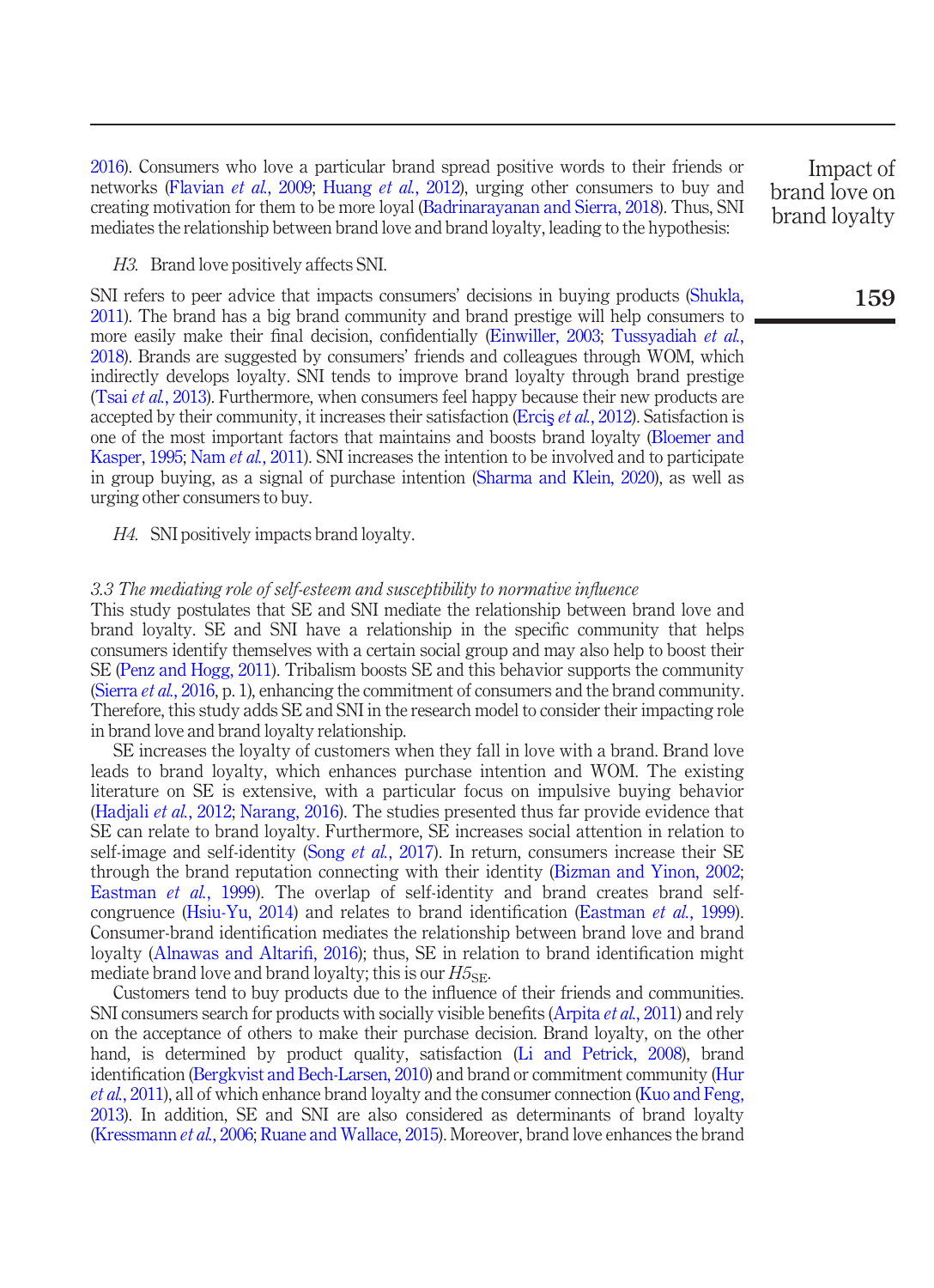experience [\(Nikhashemi](#page-21-11) et al., 2019) and contributes to building positive WOM (GómezSu[arez and Veloso, 2020\)](#page-18-15) [\(Table 1\)](#page-8-0). Thus, SNI may mediate the relationship between brand love and brand loyalty, this is our  $H5<sub>SNI</sub>$ . The conceptual framework and research hypotheses are illustrated in [Figure 1.](#page-8-1) SJME 25,1

| 160                                                                | Brand and SE, SNI                                                                                                                                                                | Authors                                                                           |  |  |
|--------------------------------------------------------------------|----------------------------------------------------------------------------------------------------------------------------------------------------------------------------------|-----------------------------------------------------------------------------------|--|--|
|                                                                    | Self-esteem and brand relationships<br>Self-congruity involving the ideal self involves a<br>different self-concept motive, namely, the SE<br>motive                             | Wallace et al. (2017), Zhang and Bloemer (2008)                                   |  |  |
|                                                                    | Consumers may love a brand due to self-image<br>motives and SE motives                                                                                                           | Albert <i>et al.</i> (2008, p. 73), Lafrenière <i>et al.</i> (2011)               |  |  |
|                                                                    | Self-esteem positively influences romantic brand<br>jealousy                                                                                                                     | Leventhal et al. (2014)                                                           |  |  |
|                                                                    | Self-esteem has strong correlation with the<br>brand passion, brand commitment, brand<br>identification, brand loyalty, brand love                                               | Bergami and Bagozzi (2000), Song et al. (2017),<br>Tuškej <i>et al.</i> (2013)    |  |  |
|                                                                    | SNI and brand relationships<br>Within a brand community, consumers interact<br>other members and their purchase decisions are<br>impacted by susceptibility normative influences | Bearden et al. (1989), Carroll and Ahuvia (2006),<br>Martínez-López et al. (2017) |  |  |
|                                                                    | SNI affects brand benefits consumers desire and<br>consequently choice                                                                                                           | Joe et al. (2017), Orth and Kahle (2008)                                          |  |  |
| Table 1.<br>Self-esteem,<br>susceptibility<br>normative influence. | Self-esteem and SNI<br>Consumers commit with a specific brand<br>community that increase the chance to boost<br>their SE                                                         | Bandyopadhyay (2016), Penz and Hogg (2011)                                        |  |  |
| brand love and brand<br>loyalty relationships                      | Tribalism boosts SE and their behaviors that<br>support the community                                                                                                            | Sierra et al. (2016, p. 1), Veloutsou and Moutinho<br>(2009), Zhou et al. (2012)  |  |  |

<span id="page-8-0"></span>

Notes: H5SE. Self-esteem mediates the relationship of brand love and brand loyalty; H5SNI. Susceptibility normative influence mediates the relationship of brand love and brand loyalty.

<span id="page-8-1"></span>Figure 1. Research model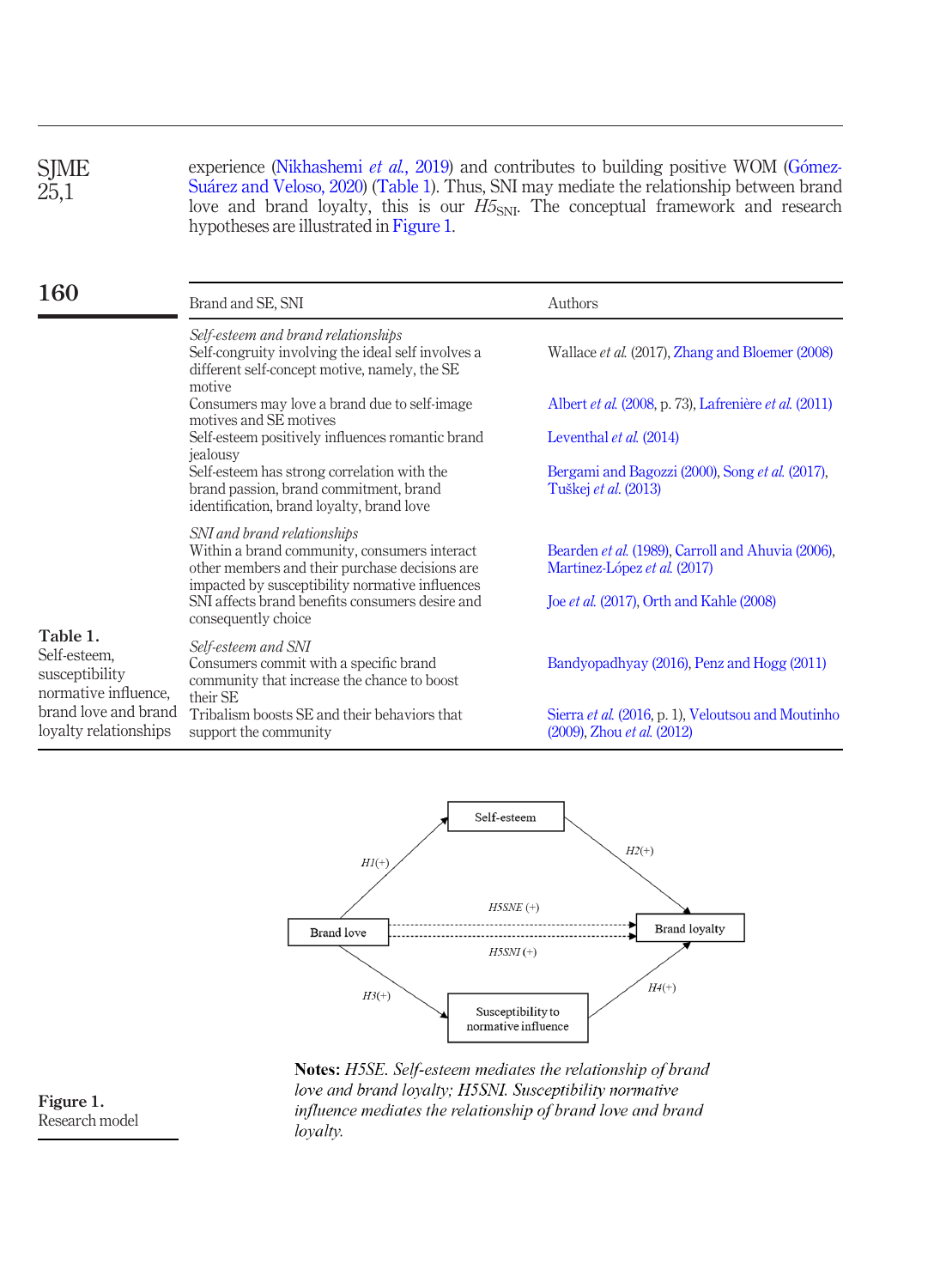# 4. Research methods

# 4.1 Data collection and sample

Studies on brand love have been conducted in different countries but have not yet explored emerging markets such as Vietnam. Vietnam is a growing market ([International Monetary Fund, 2019\)](#page-19-15) and has attracted investment from a variety of big brands such as Apple, Honda, Samsung, Coca-Cola, H&M and Uniqlo. Vietnamese consumers tend to be loyal to reputable brands and services ([Nguyen](#page-21-12) *et al.*, 2011; [Thao and Swierczek, 2008](#page-23-14)) and are enthusiasts of sports apparel ([Pourazad](#page-21-13) *et al.*, [2019\)](#page-21-13) and of gaming ([Lobo and Kennedy, 2009\)](#page-20-17). Furthermore, Vietnamese are loyal consumers and are willing to pay premium prices to obtain their loved products ([Baumann](#page-16-20) *et al.*, 2013; [Nguyen and Nguyen, 2011](#page-21-14)). Vietnamese consumers are keen on using big brands as this represents their standing and style to others. As a growing economy, the finances of Vietnamese consumers are sufficient to buy big brand products. A deeper understanding of Vietnamese consumers can provide better insight and suggestions for brands and increase consumer loyalty in this market.

A survey of students and staff at a Vietnamese university was conducted using convenience sampling. Before filling the questionnaire, respondents were brief about the survey. To ensure respondents' eligibility to complete the survey, a screening question was first used to rule out those respondents who did not have a favorite brand. Once participants answered "Yes," respondents were asked to fill a favorite brand name and to think about that brand when answering the survey questions (Batra *et al.*[, 2012;](#page-16-11) [Escalas and Bettman,](#page-17-13) [2005\)](#page-17-13). A total of 230 completed questionnaires were received, but only 218 valid questionnaires can be used. Demographic information and three of the most favorite brands were shown in [Table 2](#page-9-0).

<span id="page-9-0"></span>

| Items                                   | Frequency      | $(\%)$ |                        |
|-----------------------------------------|----------------|--------|------------------------|
| Gender                                  |                |        |                        |
| Men                                     | 114            | 52.3   |                        |
| Women                                   | 104            | 47.7   |                        |
| Total                                   | 218            | 100.0  |                        |
| Age                                     |                |        |                        |
| $18 - 25$                               | 162            | 74.3   |                        |
| $25 - 45$                               | 56             | 25.7   |                        |
| Total                                   | 218            | 100    |                        |
| Education                               |                |        |                        |
| High school                             | $\mathbf{1}$   | 0.5    |                        |
| Vocational or Trade Certificate         | $\overline{2}$ | 0.9    |                        |
| Associate diploma or Diploma            | 213            | 97.7   |                        |
| Bachelor's degree/Graduate certificate  | 1              | 0.5    |                        |
| Post-graduate degree (Master, PhD, etc) | 1              | 0.5    |                        |
| Total                                   | 218            |        |                        |
| <b>Brand</b>                            |                |        |                        |
| Apple                                   | 36             | 16.5   |                        |
| Nike                                    | 36             | 16.5   |                        |
| Oppo                                    | 18             | 8.2    |                        |
| Others                                  | 128            | 58.8   | Table 2.               |
| Total                                   | 218            | 100    | Descriptive statistics |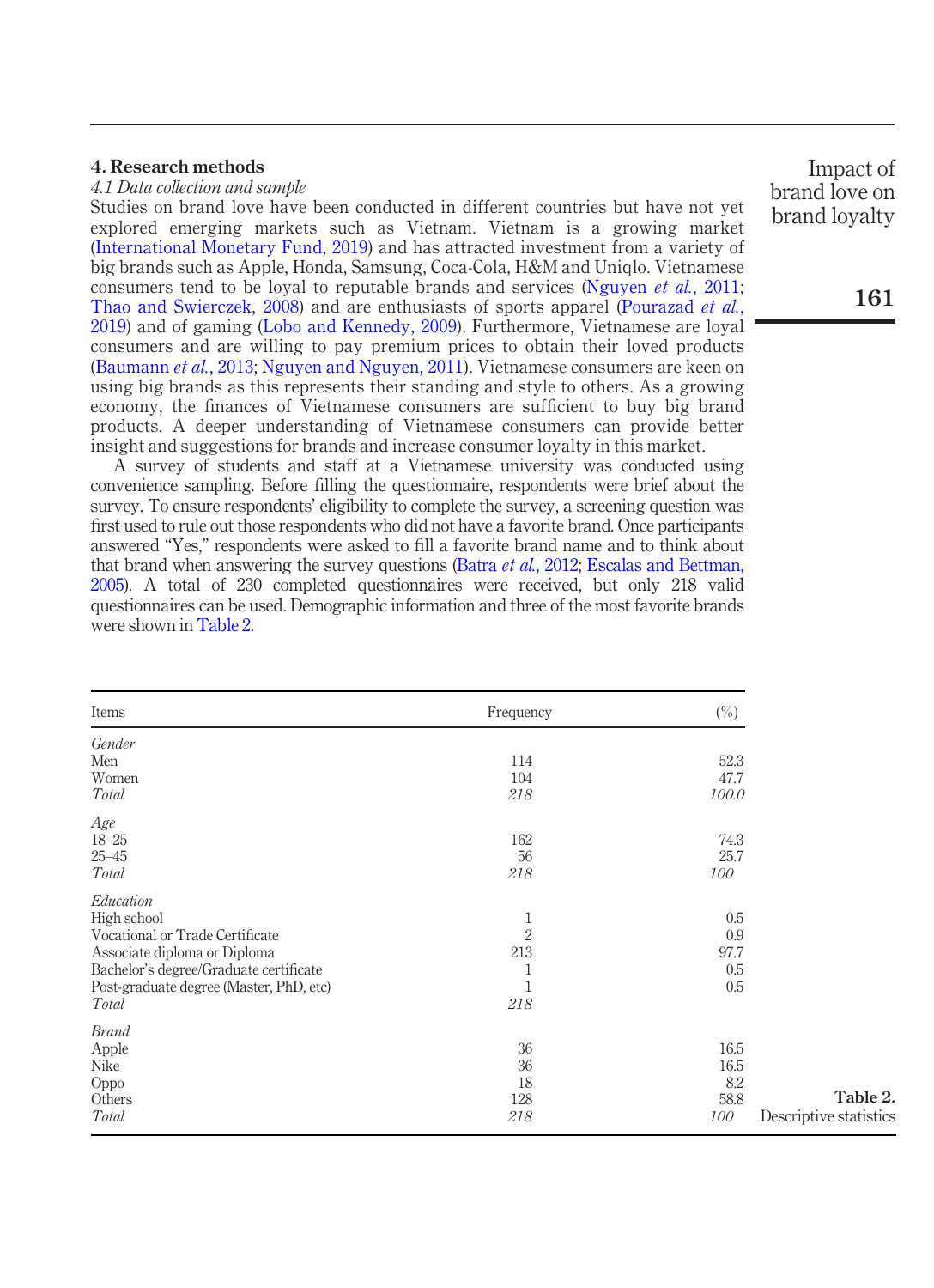#### 4.2 Measures

A questionnaire was developed to test the study's research hypotheses. To test the theoretical model, scales were adopted from the literature for brand love, brand loyalty, SE and SNI. All measures used seven-point scales with the same labels (strongly disagree/disagree/somewhat disagree/neither disagree nor agree/somewhat agree/strongly agree).

Brand love was measured with six items from [Bagozzi](#page-16-14) et al. (2017). Items were averaged to form a brand love evaluation index (Cronbach's  $\alpha$  = 0.843).

Brand loyalty was measured on four items from [Mrad and Cui \(2017\).](#page-21-15) Items were averaged to form a brand addiction evaluation index (Cronbach's  $\alpha = 0.728$ ).

SE was measured on five scales from [Rosenberg \(1965\)](#page-21-16). Items were averaged to form an obsessive passion evaluation index (Cronbach's  $\alpha$  = 0.803).

SNI was measured on four scales from [Bearden](#page-16-4) *et al.* (1989). Items were averaged to form an obsessive passion evaluation index (Cronbach's  $\alpha$  = 0.911).

#### 4.3 Data analysis

First, constructs' reliability was measured including the factor loading value  $> 0.5$ , Cronbach's  $\alpha > 0.7$  and composite reliability (CR)  $> 0.7$  (Hair *et al.*[, 2014](#page-18-16)). As [Table 3](#page-11-0) reports, all the constructs showed values of  $\alpha$  and CR above 0.70, thus meeting the requirement of construct reliability. Moreover, convergent validity was measured through the average variance extracted (AVE). All the latent variables showed AVE values higher than 0.50 [\(Table 4](#page-12-0)). Finally, [Table 4](#page-12-0) shows that all variables achieved discriminant validity according to both the Fornell-Larcker criterion and the Heterotrait-Monotrait ratio of correlations (HTMT) ([Henseler](#page-18-17) et al., 2015). The Fornell-Larcker criterion was met ([Table 4\)](#page-12-0) because the square root of the AVE score is above the intercorrelation (IC) (Hair *et al.*[, 2020](#page-18-18)). The HTMT criterion was significantly smaller than 1 or below 1, thus indicating the distinctiveness of the constructs ([Henseler](#page-18-17) et al., 2015) [\(Table 5\)](#page-12-1).

This study used the partial least squares structural equation modeling (PLS-SEM) by using the Smart-PLS software (Hair et al.[, 2016](#page-18-19)). This study has 4 latent constructs that were predicted by 20 indicators and a sample with 218 respondents. PLS works more efficiently in a small sample and has an advantage in predicting or identifying the relationships between constructs. Also, PLS-SEM offers  $\mathbb{R}^2$  values and shows the significance of relationships among constructs and how well the model is performing (Hair et al.[, 2016\)](#page-18-19). To assess the predictive ability of the structural model, this study would conduct three tests before conducting further tests, including:

- (1) The  $R^2$  value (variance accounted for) for the dependent constructs, which has to exceed the 0.1 value.  $R^2$ , for brand loyalty, was 0.655, which meant that brand love, SE, SNI explained 65.5% of brand loyalty. In this sense, brand love explained 36% of SE and was the construct that best represented brand loyalty, SNI explained  $25.5\%$  of brand love, respectively  $(>0.1$  value), which predict capabilities and relationships between the constructs (Hair et al.[, 2020\)](#page-18-18).
- (2) The Stone-Geisser test of predictive relevance  $(Q^2)$ , which is calculated through the Blindfolding technique. The model has a predictive relevance when  $Q^2$  is greater than zero. [Table 6](#page-13-0) showed the Stone-Geisser test of predictive relevance  $(Q^2)$  for brand loyalty was 0.358, SE was 0.188 and SNI was 0.137, which meant that the research model was predictably relevant (Hair *et al.*[, 2016\)](#page-18-19).

162

**SIME** 25,1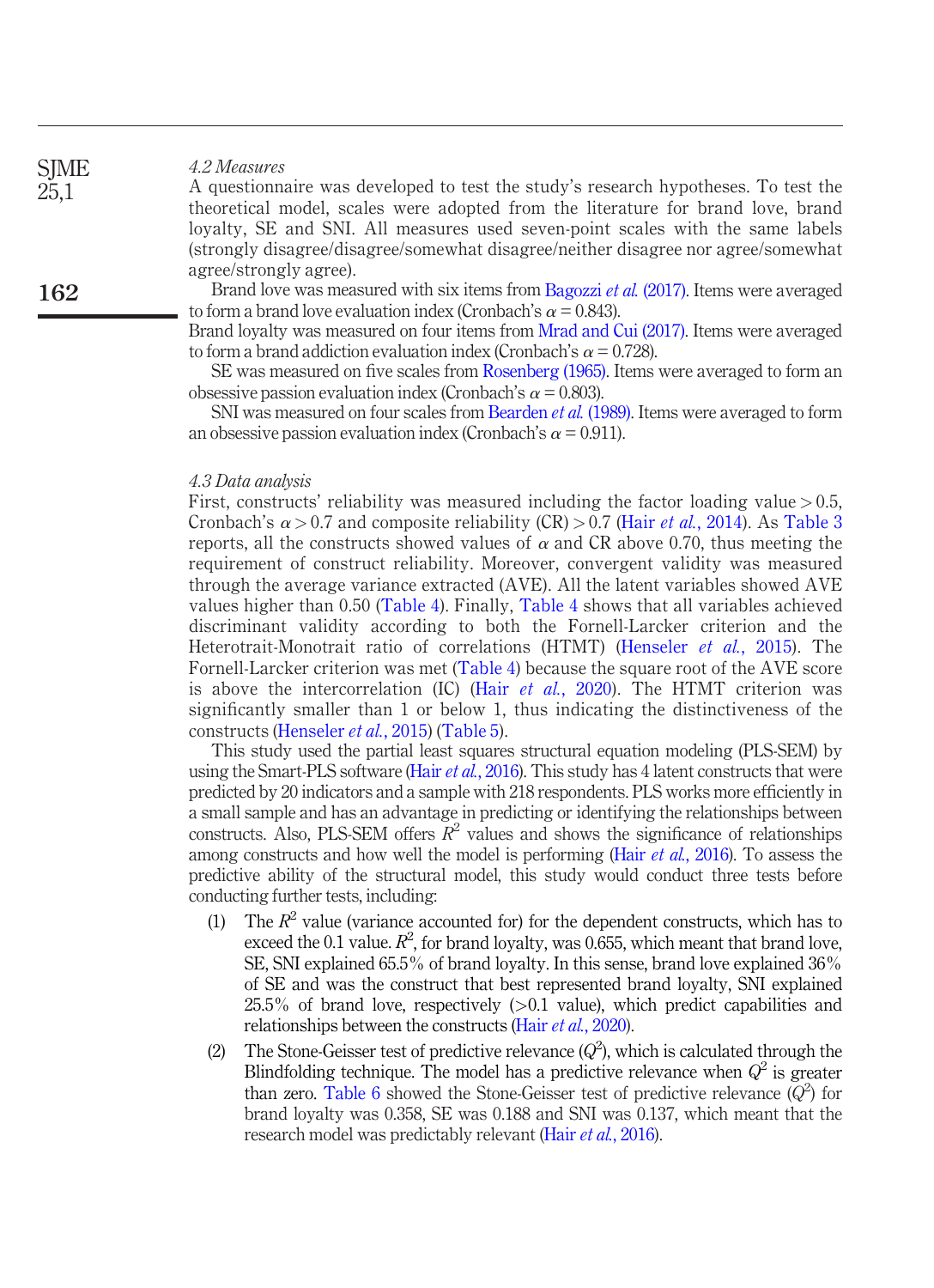| Construct                                                                                                            | Item             | Mean  | <b>SD</b> | Loading | $\alpha$ | CR    | <b>AVE</b> | Impact of<br>brand love on |
|----------------------------------------------------------------------------------------------------------------------|------------------|-------|-----------|---------|----------|-------|------------|----------------------------|
| Brand love adopted from Batra et al. (2012)                                                                          |                  |       |           |         | 0.903    | 0.839 | 0.530      | brand loyalty              |
| To what extent do you feel yourself longing to                                                                       |                  |       |           |         |          |       |            |                            |
| use your favorite brand?<br>Please express the extent to which you feel there                                        | BLV1             | 4.561 | 1.562     | 0.762   |          |       |            |                            |
| is a natural "fit" between you and your favorite                                                                     |                  |       |           |         |          |       |            |                            |
| brand                                                                                                                | BLV2             | 4.473 | 1.466     | 0.723   |          |       |            | 163                        |
| Please express the extent to which your favorite<br>brand seems to fit your own tastes perfectly                     | BLV3             | 4.472 | 1.500     | 0.746   |          |       |            |                            |
| Please express the extent to which your favorite                                                                     |                  |       |           |         |          |       |            |                            |
| brand seems to fit your own tastes perfectly.                                                                        | BLV4             | 4.583 | 1.544     | 0.795   |          |       |            |                            |
| To what extent do you feel that your favorite                                                                        |                  |       |           |         |          |       |            |                            |
| brand is exciting?<br>Please express the extent to which you expect                                                  | BLV <sub>5</sub> | 4.601 | 1.569     | 0.839   |          |       |            |                            |
| that your favorite brand will be part of your life                                                                   |                  |       |           |         |          |       |            |                            |
| for a long time to come                                                                                              | BLV6             | 4.693 | 1.641     | 0.761   |          |       |            |                            |
| Brand loyalty adopted from Mrad and Cui (2017)                                                                       |                  |       |           |         | 0.728    | 0.873 | 0.587      |                            |
| I will buy this brand next time                                                                                      | BLY1             | 3.843 | 1.071     | 0.882   |          |       |            |                            |
| I have an intention to buy this brand                                                                                | BLY2             | 3.982 | 1.011     | 0.890   |          |       |            |                            |
| I commit with this brand                                                                                             | BLY3             | 3.472 | 1.232     | 0.723   |          |       |            |                            |
| I would be willing to pay a higher price for this<br>brand than switching to other brands                            | BLY4             | 2.921 | 1.393     | 0.615   |          |       |            |                            |
|                                                                                                                      |                  |       |           |         |          |       |            |                            |
| SE adopted from Rosenberg (1965)                                                                                     |                  |       |           |         | 0.726    | 0.818 | 0.530      |                            |
| On the whole, I am satisfied with myself                                                                             | SE1              | 3.022 | 0.931     | 0.758   |          |       |            |                            |
| I take a positive attitude toward myself                                                                             | SE <sub>2</sub>  | 3.091 | 0.922     | 0.662   |          |       |            |                            |
| I feel that I have a number of good qualities<br>I am able to do things as well as most other                        | SE <sub>3</sub>  | 3.011 | 0.872     | 0.703   |          |       |            |                            |
| people                                                                                                               | SE <sub>4</sub>  | 2.802 | 0.871     | 0.624   |          |       |            |                            |
| I feel that I'm a person of worth, at least on an                                                                    |                  |       |           |         |          |       |            |                            |
| equal plane with others                                                                                              | SE <sub>5</sub>  | 2.961 | 0.913     | 0.690   |          |       |            |                            |
| Susceptibility normative influence adopted from                                                                      |                  |       |           |         |          |       |            |                            |
| Bearden et al. (1989)                                                                                                |                  |       |           |         | 0.911    | 0.896 | 0.523      |                            |
| When buying products, I generally purchase                                                                           |                  |       |           |         |          |       |            |                            |
| those brands that I think others will approve of<br>If other people can see me using a product, I                    | SNI1             | 3.592 | 1.933     | 0.748   |          |       |            |                            |
| often purchase the brand they expect me to buy                                                                       | SNI <sub>2</sub> | 3.463 | 1.869     | 0.762   |          |       |            |                            |
| I achieve a sense of belonging by purchasing the                                                                     |                  |       |           |         |          |       |            |                            |
| same products and brands that others purchase                                                                        | SNI <sub>3</sub> | 3.521 | 1.784     | 0.762   |          |       |            |                            |
| If I want to be like someone, I often try to buy                                                                     |                  |       |           |         |          |       |            |                            |
| the same brands that they buy                                                                                        | SNI4             | 3.033 | 1.865     | 0.736   |          |       |            | Table 3.                   |
| <b>Notes:</b> AVE: average variances extracted; $\alpha$ : Cronbach's alpha; CR: composite reliability; SD: standard |                  |       |           |         |          |       |            | Measurement model          |
| deviation                                                                                                            |                  |       |           |         |          |       |            | evaluation                 |

<span id="page-11-0"></span>(3) The overall goodness-of-fit (GoF) of the measurement model [\(Tenenhaus](#page-23-15) et  $al$ , [2005](#page-23-15)), as described follows. The GoF of the measurement model was checked before interpreting the causal paths of the structural model. The estimation results demonstrated an acceptable GoF despite the significant chi-square statistic:  $\chi^2$ , 1.875 ( $p = 0.000$ ) (<5); the root mean square error of approximation (RMSEA), 0.063 (<0.08); comparative fit index (CFI), 0.924; goodness-of-fit index (GFI), 0.887; Tucker-Lewis index (TLI), 0.912, respectively  $(\geq 0.85)$ ; normed fit index (NFI), 0.853 and standardized root mean square residual,  $0.061$  (<0.80).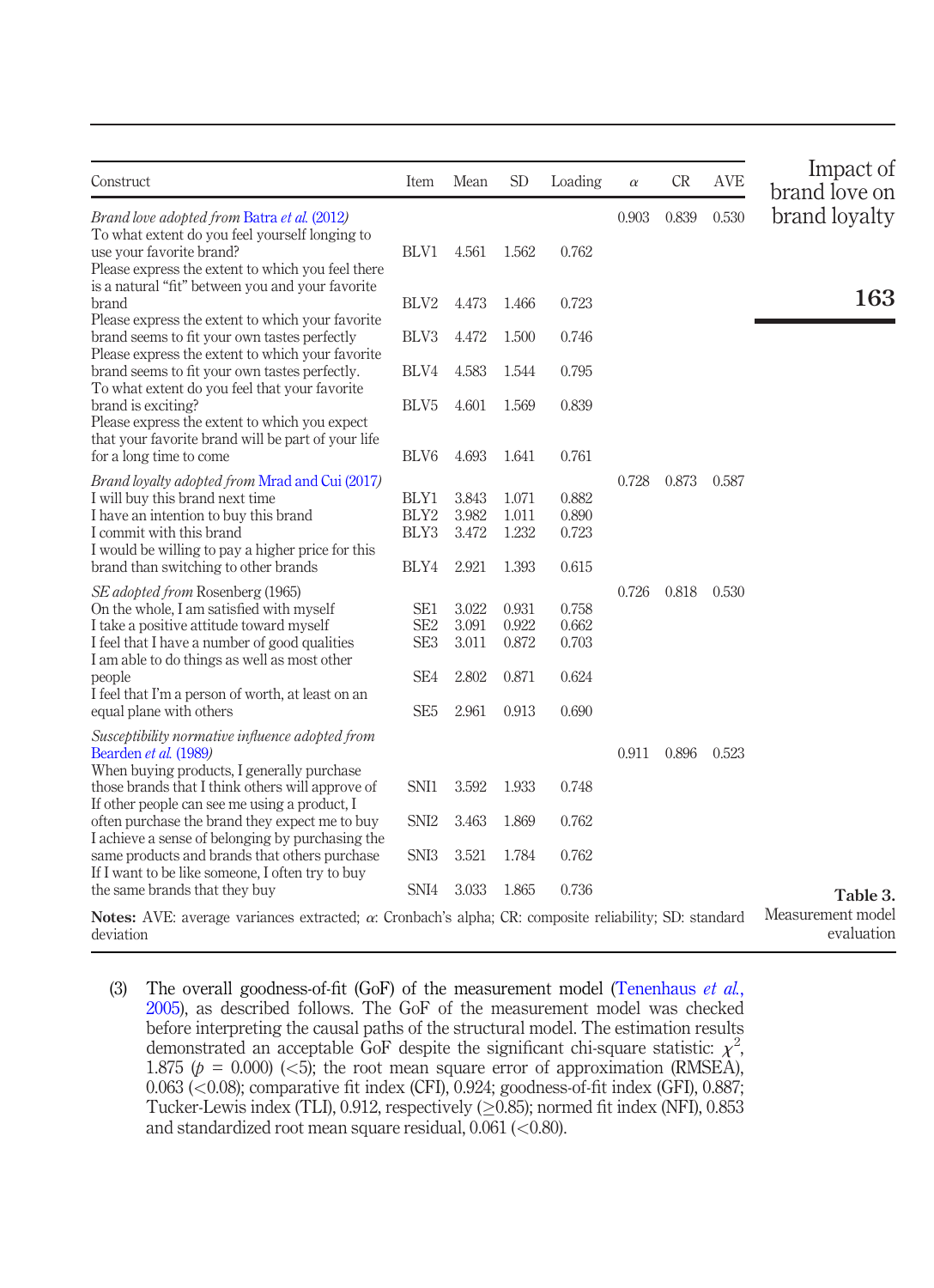#### 5. Results and analysis **SIME**

5.1 Structural model

A good-fitting structural model is required before conducting the path analysis. The estimation results demonstrated an acceptable GoF despite the significant chi-square statistic:  $\chi^2$ , 2.309 (p = 0.000) (<5); RMSEA, 0.078 (<0.08); CFI, 0.975; GFI, 0.988; TLI, 0.853, respectively  $(0.85)$ ; NFI, 0.971 and standardized root mean square residual, 0.064  $(< 0.80$ ) (Hair et al.[, 2016](#page-18-19)).

As [Table 7](#page-13-1) shows, brand love were positively related to SE ( $\beta = 0.601$ ,  $\beta < 0.000$ ). supporting H1. Brand love were positively related to SNI ( $\beta = 0.506$ ,  $p < 0.000$ ), supporting H2. SE were positively related to brand loyalty ( $\beta = 0.737$ ,  $\beta < 0.000$ ), supporting H3. SNI were positively related to brand loyalty ( $\beta = 0.140$ ,  $p < 0.000$ ), supporting H4.

### 5.2 Mediation test

To test for the mediation of SE and SNI (H5SE, H5SNI), the bootstrap method [\(Preacher and](#page-21-17) [Hayes, 2008\)](#page-21-17) was used via Smart PLS [\(Wong, 2013](#page-23-16)) using 5,000 bootstrapping resamples with bias-corrected 95% confidence intervals (CIs) to test the significance of the indirect effect of the mediator. There were two indirect effects in this model. The first (BLV  $\rightarrow$  SE  $\rightarrow$ BLY) was 0.116 with LLCI and ULCI, respectively, of [0.006; 0.90], the second (BLV  $\rightarrow$  $SNI \rightarrow BLY$ ) was 0.065 with LLCI and ULCI, respectively, of [0.023; 0.120], CI was entirely above 0, this effect was different from 0. Thus, the analysis of the indirect effects reveals SE contributes more than SNI in the mediation effect. Mediation is indicated by the significance level of the indirect effect from brand love to brand loyalty through SE and SNI as indicated by the p-value or the LLCIs and ULCIs. Hence, SE and SNI partially mediated the relationship ( $\beta = 0.056$ ,  $p < 0.001$ ;  $\beta = 0.061$ ,  $p < 0.001$ , respectively), when one has a love

| Constructs                             | AVE                     | MSV                     | <b>SNI</b>              | BLY            | <b>BLV</b> | SЕ    |
|----------------------------------------|-------------------------|-------------------------|-------------------------|----------------|------------|-------|
| <b>SNI</b><br><b>BLY</b><br><b>BLV</b> | 0.523<br>0.587<br>0.597 | 0.093<br>0.389<br>0.389 | 0.696<br>0.206<br>0.305 | 0.766<br>0.624 | 0.679      |       |
| <b>SE</b>                              | 0.530                   | 0.209                   | 0.002                   | 0.331          | 0.457      | 0.592 |

<span id="page-12-0"></span>Table 4. Reliability,

convergent validity and ICs

Notes: SNI: susceptibility to normative influence; BLV: brand love; BLY: brand loyalty; SE: self-esteem; MSV: maximum shared variance; AVE: average variances extracted. Square root of AVE greater than interconstruct correlations. The diagonal scores (in Italic) indicate the square root of AVEs

<span id="page-12-1"></span>

|                                       | Hi             | <b>Relations</b>                                                                                          | Lower than<br>$2.5\%$   | Upper than<br>$97.5\%$  | Sig                     | HTMT confidence<br>interval | HTMT confidence<br>interval is less than 1 |
|---------------------------------------|----------------|-----------------------------------------------------------------------------------------------------------|-------------------------|-------------------------|-------------------------|-----------------------------|--------------------------------------------|
|                                       | Н1<br>H2<br>ΗЗ | Brand love $\rightarrow$ SE<br>Brand love $\rightarrow$ SNI<br>Self-esteem $\rightarrow$ brand<br>lovalty | 0.498<br>0.396<br>0.680 | 0.695<br>0.616<br>0.789 | 0.000<br>0.000<br>0.000 | 0.601<br>0.506<br>0.737     | Yes<br>Yes<br>Yes                          |
| Table 5.<br>CIs for the HTMT<br>ratio | Н4             | $SNI \rightarrow brand$ lovalty<br><b>Note:</b> SNI: susceptibility to normative influence                | 0.060                   | 0.228                   | 0.000                   | 0.140                       | Yes                                        |

164

25,1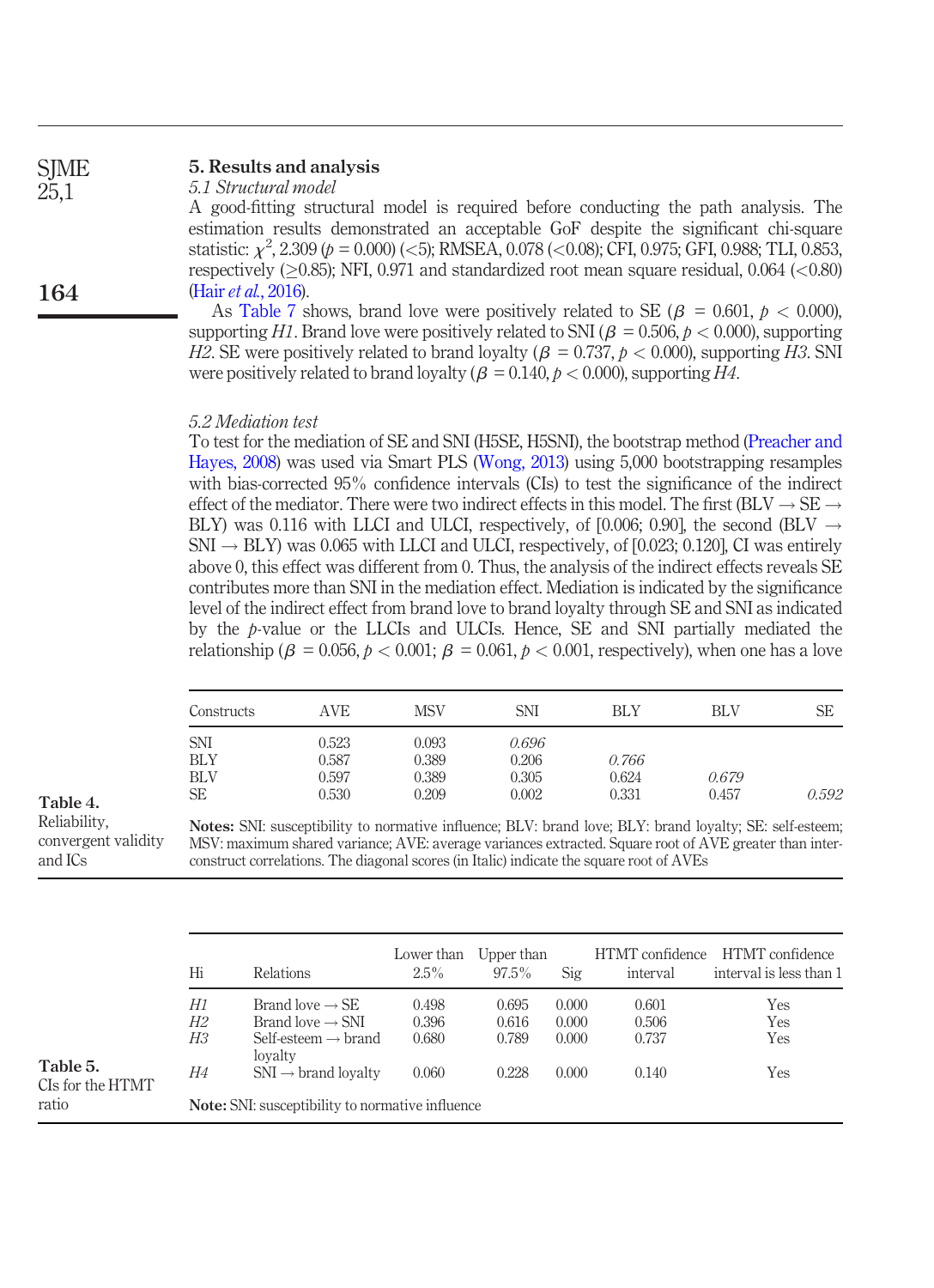to a favorite brand, one can directly build a higher loyalty, statistically supporting H5a and H5b [\(Table 8\)](#page-13-2).

# 6. Discussion

The emerging literature shows that brand loyalty is a consequence of brand love in consumerbrand relationships ([Bergkvist and Bech-Larsen, 2010;](#page-16-1) [Carroll and Ahuvia,](#page-17-0) 2006; [Rageh Ismail](#page-21-18) [and Spinelli, 2012;](#page-21-18) Roy et al.[, 2013](#page-21-1)). Considering the consumer-brand relationship, social identity theory and social comparison theory, this study developed a research model to test the mediating role of SE and SNI in controlling the relationship between brand loyalty and brand love. The results reveal that both SE and SNI significantly and positively influence this relationship and contribute to consumer psychology [\(Luhtanen and Crocker, 1992](#page-20-6);

| Constructs                                                                    | SSO   | <b>SSE</b> | $\mathbb{Q}^2$ |
|-------------------------------------------------------------------------------|-------|------------|----------------|
| Brand love                                                                    | 1,308 | 1,308      |                |
| Brand lovalty                                                                 | 872   | 559.589    | 0.358          |
| Self-esteem                                                                   | 1,090 | 884.601    | 0.188          |
| Susceptibility to normative influence                                         | 872   | 752.781    | 0.137          |
| <b>Notes:</b> SSO: sum of squares of observations; SSE: sum of squared errors |       |            |                |

| Hi        | Relations                                  | Collinearity<br>Assessment<br>VIF | Significant of the path<br>coefficients $(\beta)$                                                              | <i>t</i> -statistics | Results   |                                      |
|-----------|--------------------------------------------|-----------------------------------|----------------------------------------------------------------------------------------------------------------|----------------------|-----------|--------------------------------------|
| H1        | Brand love $\rightarrow$ SE                | 1.000                             | $0.601***$                                                                                                     | 12.149               | Supported |                                      |
| H2        | Brand love $\rightarrow$ SNI               | 1.000                             | $0.506**$                                                                                                      | 9.039                | Supported |                                      |
| ΗЗ        | Self-esteem $\rightarrow$ brand<br>lovalty | 1.135                             | $0.737***$                                                                                                     | 26.351               | Supported |                                      |
| H4        | $SNI \rightarrow brand$ lovalty            | 1.135                             | $0.140**$                                                                                                      | 3.258                | Supported | Table 7.                             |
| influence |                                            |                                   | <b>Notes:</b> SE = standardized estimate, *p < 0.05, **p < 0.01, **p < 0.001, SNI: susceptibility to normative |                      |           | Results of the<br>hypotheses testing |

|                                                                                                              | Direct effects | Specific indirect | Bias corrected bootstrap 95%<br>confidence interval |       |      | Partial<br>mediation |
|--------------------------------------------------------------------------------------------------------------|----------------|-------------------|-----------------------------------------------------|-------|------|----------------------|
| Path                                                                                                         | (coefficients) | effects           | Lower                                               | Upper | SPC. | t-value              |
| $BLV \rightarrow SE$                                                                                         | 0.437          |                   | 0.311                                               | 0.568 |      | $0.065$ $0.292***$   |
| $BLV \rightarrow SNI$                                                                                        | 0.271          |                   | 0.151                                               | 0.397 |      | $0.060$ $0.472***$   |
| $SE \rightarrow BLY$                                                                                         | 0.266          |                   | 0.146                                               | 0.412 |      | $0.056$ $0.127*$     |
| $SNI \rightarrow BLY$                                                                                        | 0.242          |                   | 0.109                                               | 0.376 |      | $0.061$ $0.135*$     |
| $BLV \rightarrow SE \rightarrow BLY$                                                                         |                | 0.116             | 0.006                                               | 0.090 |      | $0.056$ $0.562***$   |
| $BLV \rightarrow SNI \rightarrow BLY$                                                                        |                | 0.065             | 0.023                                               | 0.120 |      | $0.061$ $0.535***$   |
| Notage Resistration based on $y = 5.000$ subcomplex SDC standardized path coefficient $*$ $\wedge$ 0.01 $**$ |                |                   |                                                     |       |      |                      |

**Notes:** Bootstrapping based on  $n = 5,000$  subsamples; SPC: standardized path coefficient. \* $p < 0.01$ ; \*\*\* < 0.001; BLV: brand love; SE: self-esteem, BLY: brand loyalty; SNI: susceptibility to normative influence

Impact of brand love on brand loyalty

# 165

<span id="page-13-0"></span>The Stone–Geisser test of predictive relevance  $(Q^2)$ 

Table 6.

<span id="page-13-2"></span><span id="page-13-1"></span>Table 8. Mediation of the effect of SE and SNI on the relationship between brand love and brand loyalty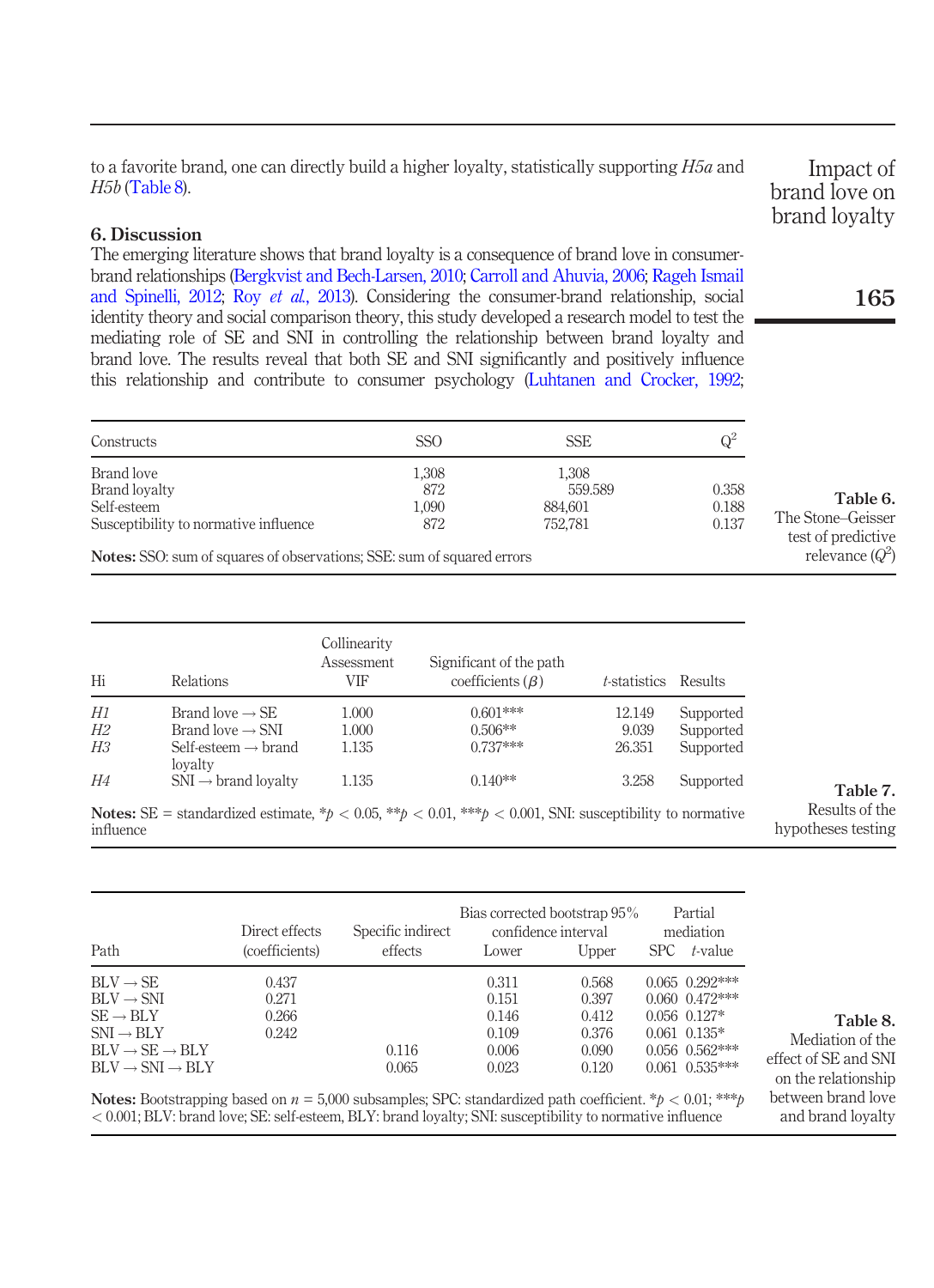**SIME** 25,1

166

Vogel et al.[, 2014](#page-23-2); [Wu, 2009;](#page-23-0) [Rubin and Hewstone, 1998](#page-21-5)). Next, the important theoretical and practical implications that arise from this research will be discussed.

#### 6.1 Theoretical contribution

This study adds to the consumer-brand relationship literature in the following ways. First, by combining SE, SNI, brand love and brand loyalty in a conceptual model, the study offers more understanding of the factors that mediate the correlated relationship between brand love and brand loyalty. SE is related to self-identity and self-congruence, which are the key elements for consumers to build a strong emotional connection with the brand [\(Japutra](#page-19-16) et al., 2019). Previous studies show that SE directly relates to brand loyalty ([Arpita](#page-16-6) et al., 2011; [Lin, 2010;](#page-20-18) [Sierra](#page-22-5) et al., [2016\)](#page-22-5). This study finds that SE correlates with consumers' loyalty to their loved brands. In addition, brand love refers to positive advice to others and active commitment to the brand [\(Amine, 1998\)](#page-16-9). Extant research suggests that SNI indicates that consumers are affected by their reviews of their peers when buying the brand ([Wooten and Reed, 2004\)](#page-23-6). The findings of this research also show that SNI contributes to increased consumer loyalty to a favorite brand. Moreover, as research on the consumer-brand relationship has been conducted mostly in developed countries, the findings conducted in a developing country add further to the understanding of the brand relationship construct. The research also adds SNI and SE mediating to the causal relationship between brand love and brand loyalty [\(Albert and](#page-15-0) [Merunka, 2013;](#page-15-0) [Wu, 2009\)](#page-23-0).

# 6.2 Managerial implications

This study offers insight for marketing practitioners. First, SE links with self-image congruence ([Campbell, 1990](#page-17-2)), which certainly influences brand loyalty [\(Kressmann](#page-19-0) et al., [2006](#page-19-0)). SE contributes an important role, enhancing brand value [\(Browning, 2015\)](#page-17-21). Brand managers should create advertisements that foster ideal self-congruence to influence brand attachment, which then increases loyalty and brand value. For example, a global tea company creates innovative gourmet foods using superfood ingredients to identify the frame of reference and point of difference to attract consumers, enhance brand value and build brand loyalty ([Shah, 2020\)](#page-22-15). Second, the present study contributes proven evidence for brand managers, that enhancing the unique features of a brand maintains SE and levels up the emotional connection between brand and consumer ([Lafrenière](#page-20-8) *et al.*, 2011). Brand managers can emphasize the unique features of products, comparing against competitors, to enhance the SE of the user and, indirectly, increase consumer loyalty.

Third, social activities among members of the brand community exert a strong influence on consumer purchase intention. This study presents that SNI positively increases the loyalty of consumers toward focal brands. Brands should build up brand communities, such as fan pages and brand Instagram accounts and websites to upload up-to-date, accurate product information and knowledge to help loyal consumers select products and exchange ideas [\(Flavian](#page-18-12) et al., 2009). These brand communities enhance positive WOM channels and reviews by peers to attract greater numbers of loyal consumers ([McAlexander](#page-20-19) et al., 2002). Brand managers can run advertisements with review content to increase consumer satisfaction ([Lin, 2015\)](#page-20-20) through the use of SNI. Furthermore, managers can combine advertisements and reviews with brand prestige. This can result in consumers being strongly satisfied when buying a brand, as well as being accepted by their network and guaranteeing their reputation.

Consumers who love a brand still prefer to receive acceptance from their community and are considered as members with expertise [\(Sharma and Klein, 2020](#page-22-14)). Brand managers may invite these brand-loyal members to provide reviews of their product usage experiences. By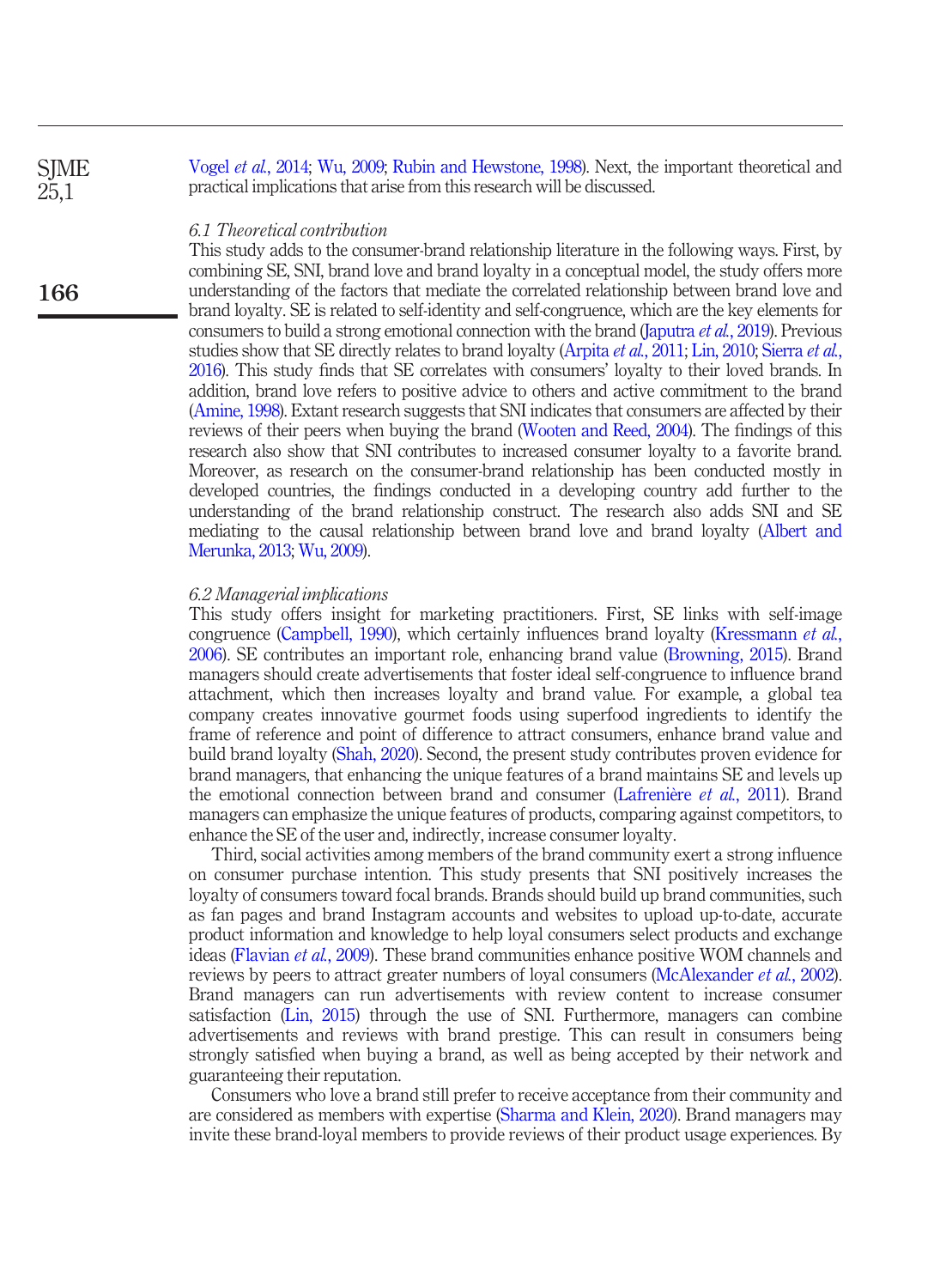acting as influencers to other consumers, expert members recognize the spiritual values of being loyal consumers of a brand, not simply that the material values of the products continue. In addition, these members can spread their positive comments across online communities or at brand community events, which then significantly influences others. In terms of online communities, brand-loving consumers can use hashtags as an effective way of providing their usage experiences or product knowledge in online pages ([Stathopoulou](#page-22-16) et al.[, 2017](#page-22-16)). Consumers tend to trust other consumer reviews, which, in turn, can increase consumer brand loyalty ([Serra-Cantallops](#page-22-17) et al., 2018).

#### 6.3 Limitation and future research

Although this study contributes important points to the marketing literature, there are limitations. First, the data has been collected only in Vietnam, which has a specific culture. This creates a limitation regarding its cross-cultural nature and the economic context. Thus, the study should be conducted in different cultures and economies (both developing and developed countries) to enhance generalizability in consumer-brand relationships. In addition, the study should be conducted within specific brand communities such as Apple, Harley-Davidson and Gucci [\(Algesheimer](#page-16-5) et al., 2005; [Kumar and Kumar, 2020\)](#page-19-7). This may show clearly the role of SNI and SE in the relationship between brand love and brand loyalty.

Second, this is a cross-sectional study conducted at a specific point in time. The consumerbrand relationship is dynamic; therefore, future research could use longitudinal methods to investigate changes in the consumer-brand relationship over time (Rindfleisch et al.[, 2008](#page-21-19); [Solem,](#page-22-18) [2016\)](#page-22-18) and capture updated consumer psychology trends in real-time. The brand construct scale of this study was adopted from the dimensional scale of Batra  $et$  al. [\(2012\)](#page-16-11) and the brand loyalty scale of [Aaker \(1997\)](#page-15-1). This study also asked respondents to indicate in the survey their favorite brands, which created a diversity of brand names. Future studies could include a specific brand that can capture deeply the different effects of SE and SNI in the research model.

In addition, further research should be devoted to checking the different influences of SE and SNI on luxury brands and frugality brands in building brand loyalty [\(Goldsmith](#page-18-20) et al., [2014\)](#page-18-20). It would be of significant interest to include the concept of "social self-efficacy" or "self-monitoring" to predict the role of self-control in connection with social influences and SE [\(Khare](#page-19-8) *et al.*, 2011).

In conclusion, this study contributes to consumer psychology literature by indicating that both SE and SNI mediate the impact of brand love on brand loyalty. This research also extends the understanding of the relationship between brand love [\(Bergkvist and Bech-](#page-16-1)[Larsen, 2010;](#page-16-1) [Carroll and Ahuvia, 2006](#page-17-0)) and brand loyalty [\(Brandão](#page-17-8) et al., 2019). The study results show that SE connects with consumers' self-identity and brand identity to enhance the bonding of brand loyalty in the relationship with brand love. SNI indicates that peers, friends or brand communities influence consumers to increase emotional attachment and loyalty. The findings suggest the increasingly important role of brand community in maintaining current customers, as well as in attracting more potential consumers through the networks of current brand-loyal consumers. Further studies can be conducted in the future to understand the relationship between SE and SNI in consumer-brand relationships.

# References

- <span id="page-15-1"></span>Aaker, J. (1997), "Dimensions of brand personality", Journal of Marketing Research, Vol. 34 No. 3, pp. 347-356.
- <span id="page-15-0"></span>Albert, N. and Merunka, D. (2013), "The role of brand love in consumer-brand relationships", Journal of Consumer Marketing, Vol. 30 No. 3, pp. 258-266.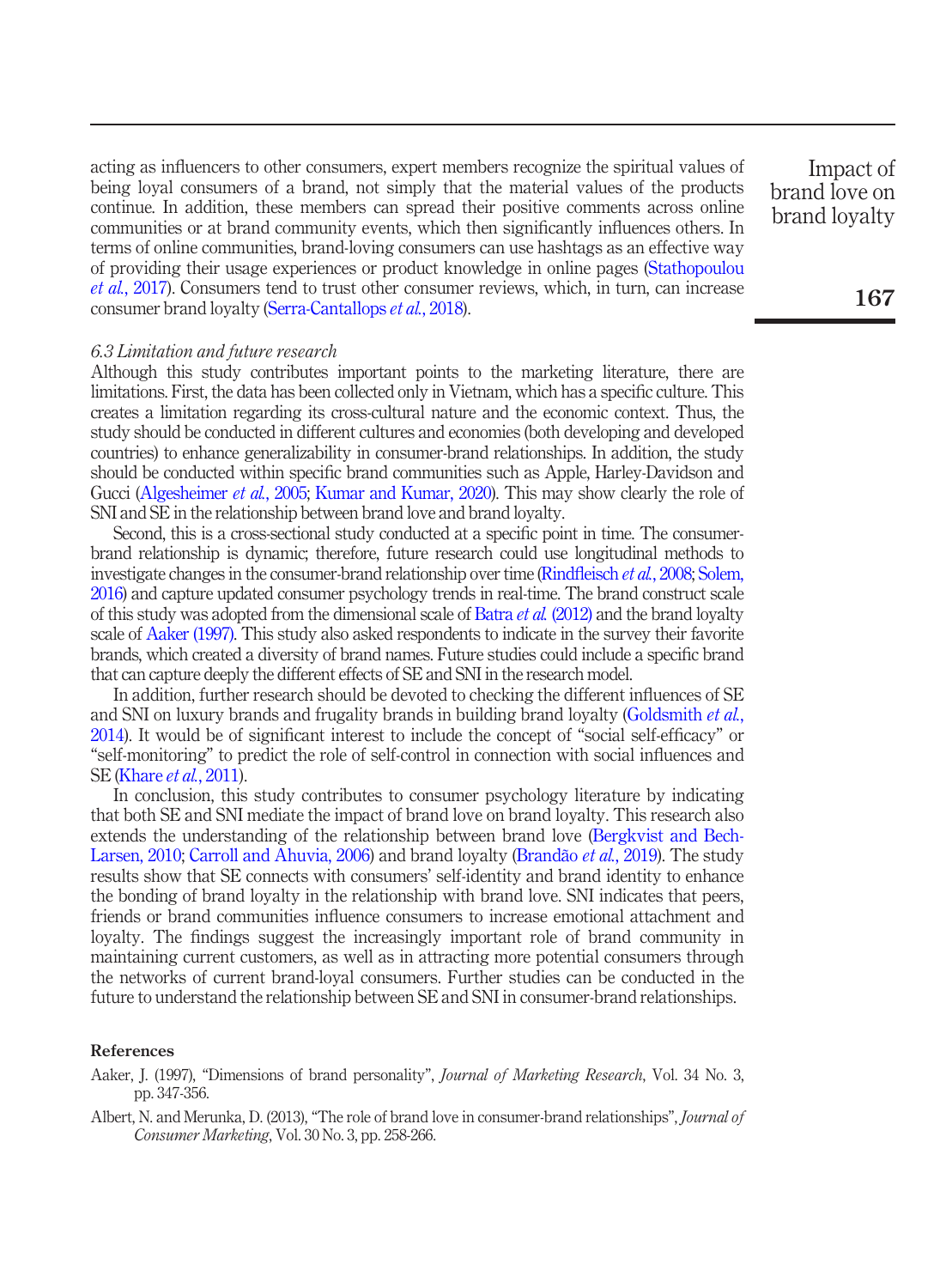| $\mathbf{3}$ | Algesheimer, R., Dholakia, U.M. and Herrmann, A. (2005), "The social influence of brand community:<br>evidence from European car clubs", Journal of Marketing, Vol. 69 No. 3, pp. 19-34.                                                                                                                             |
|--------------|----------------------------------------------------------------------------------------------------------------------------------------------------------------------------------------------------------------------------------------------------------------------------------------------------------------------|
|              | Alnawas, I. and Altarifi, S. (2016), "Exploring the role of brand identification and brand love in generating<br>higher levels of brand loyalty", Journal of Vacation Marketing, Vol. 22 No. 2, pp. 111-128.                                                                                                         |
|              | Amine, A. (1998), "Consumers' true brand loyalty: the central role of commitment", Journal of Strategic<br><i>Marketing</i> , Vol. 6 No. 4, pp. 305-319.                                                                                                                                                             |
|              | Arndt, J. and Greenberg, J. (1999), "The effects of a SE boost and mortality salience on responses to<br>boost relevant and irrelevant worldview threats", Personality and Social Psychology Bulletin,<br>Vol. 25 No. 11, pp. 1331-1341.                                                                             |
|              | Aro, K., Suomi, K. and Saraniemi, S. (2018), "Antecedents and consequences of destination brand love -<br>a case study from Finnish Lapland", Tourism Management, Vol. 67, pp. 71-81.                                                                                                                                |
|              | Arpita, K., Ankita, M., Ceeba, P. and Rajlaxmi, S. (2011), "Influence of consumers' susceptibility to<br>interpersonal influence, collective SE and age on fashion clothing involvement: a study on<br>Indian consumers", Journal of Targeting, Measurement and Analysis for Marketing, Vol. 19<br>No. 3-4, pp. 227. |
|              | Ashforth, B.E. and Mael, F. (1989), "Social identity theory and the organization", Academy of<br>Management Review, Vol. 14 No. 1, pp. 20-39.                                                                                                                                                                        |
|              | Badrinarayanan, V. and Sierra, J.J. (2018), "Inferred social approval and brand tribalism: a tale of two<br>communities", <i>Journal of Product and Brand Management</i> , Vol. 27 No. 4, pp. 363-374.                                                                                                               |
|              | Bagozzi, R., Batra, R. and Ahuvia, A. (2017), "Brand love: development and validation of a practical<br>scale", <i>Marketing Letters</i> , Vol. 28 No. 1, pp. 1-14.                                                                                                                                                  |
|              | Bandyopadhyay, N. (2016), "The role of SE, negative affect and normative influence in impulse buying",<br>Marketing Intelligence and Planning, Vol. 34 No. 4, pp. 523-539.                                                                                                                                           |
|              | Batra, R., Ahuvia, A. and Bagozzi, R.P. (2012), "Brand love", Journal of Marketing, Vol. 76 No. 2, pp. 1-16.                                                                                                                                                                                                         |
|              | Batra, R., Homer, P.M. and Kahle, L.R. (2001), "Values, susceptibility to normative influence, and<br>attribute importance weights: a nomological analysis", <i>Journal of Consumer Psychology</i> , Vol. 11<br>No. 2, pp. 115-128.                                                                                  |
|              | Baumann, C., Hamin, H., Phan, K.N. and Ghantous, N. (2013), "Managing brand associations to drive<br>customers' trust and loyalty in Vietnamese banking", International Journal of Bank Marketing,<br>Vol. 31 No. 6, pp. 456-480.                                                                                    |
|              | Bearden, W.O. and Rose, R.L. (1990), "Attention to social comparison information: an individual difference<br>factor affecting consumer conformity", Journal of Consumer Research, Vol. 16 No. 4, pp. 461-471.                                                                                                       |
|              | Bearden, W.O., Netemeyer, R.G. and Teel, J.E. (1989), "Measurement of consumer susceptibility to<br>interpersonal influence", <i>Journal of Consumer Research</i> , Vol. 15 No. 4, pp. 473-481.                                                                                                                      |
|              | Bergami, M. and Bagozzi, R.P. (2000), "Self-categorization, affective commitment and group self-esteem<br>as distinct aspects of social identity in the organization", British Journal of Social Psychology,<br>Vol. 39 No. 4, pp. 555-577.                                                                          |
|              | Bergkvist, L. and Bech-Larsen, T. (2010), "Two studies of consequences and actionable antecedents of<br>brand love", Journal of Brand Management, Vol. 17 No. 7, pp. 504-518.                                                                                                                                        |
|              | Bizman, A. and Yinon, Y. (2002), "Engaging in distancing tactics among sport fans: effects on SE and<br>emotional responses", The Journal of Social Psychology, Vol. 142 No. 3, pp. 381-392.                                                                                                                         |
|              | Bloemer, J.M. and Kasper, H.D. (1995), "The complex relationship between consumer satisfaction and<br>brand loyalty", Journal of Economic Psychology, Vol. 16 No. 2, pp. 311-329.                                                                                                                                    |
|              |                                                                                                                                                                                                                                                                                                                      |
|              |                                                                                                                                                                                                                                                                                                                      |
|              |                                                                                                                                                                                                                                                                                                                      |
|              |                                                                                                                                                                                                                                                                                                                      |

<span id="page-16-2"></span>Albert, N., Merunka, D. and Valette-Florence, P. (2008), "When consumers love their brands: exploring the concept and its dimensions", *Journal of Business Research*, Vol. 61 No. 10,

<span id="page-16-16"></span><span id="page-16-5"></span>Albert, N., Merunka, D. and Valette-Florence, P. (2009), "The feeling of love toward a brand: concept

<span id="page-16-15"></span><span id="page-16-9"></span><span id="page-16-6"></span><span id="page-16-3"></span><span id="page-16-0"></span>and measurement", Advances in Consumer Research, Vol. 36, pp. 300-307.

<span id="page-16-20"></span><span id="page-16-19"></span><span id="page-16-18"></span><span id="page-16-17"></span><span id="page-16-14"></span><span id="page-16-13"></span><span id="page-16-12"></span><span id="page-16-11"></span><span id="page-16-10"></span><span id="page-16-8"></span><span id="page-16-7"></span><span id="page-16-4"></span><span id="page-16-1"></span>168

SJME 25,1

pp. 1062-1075.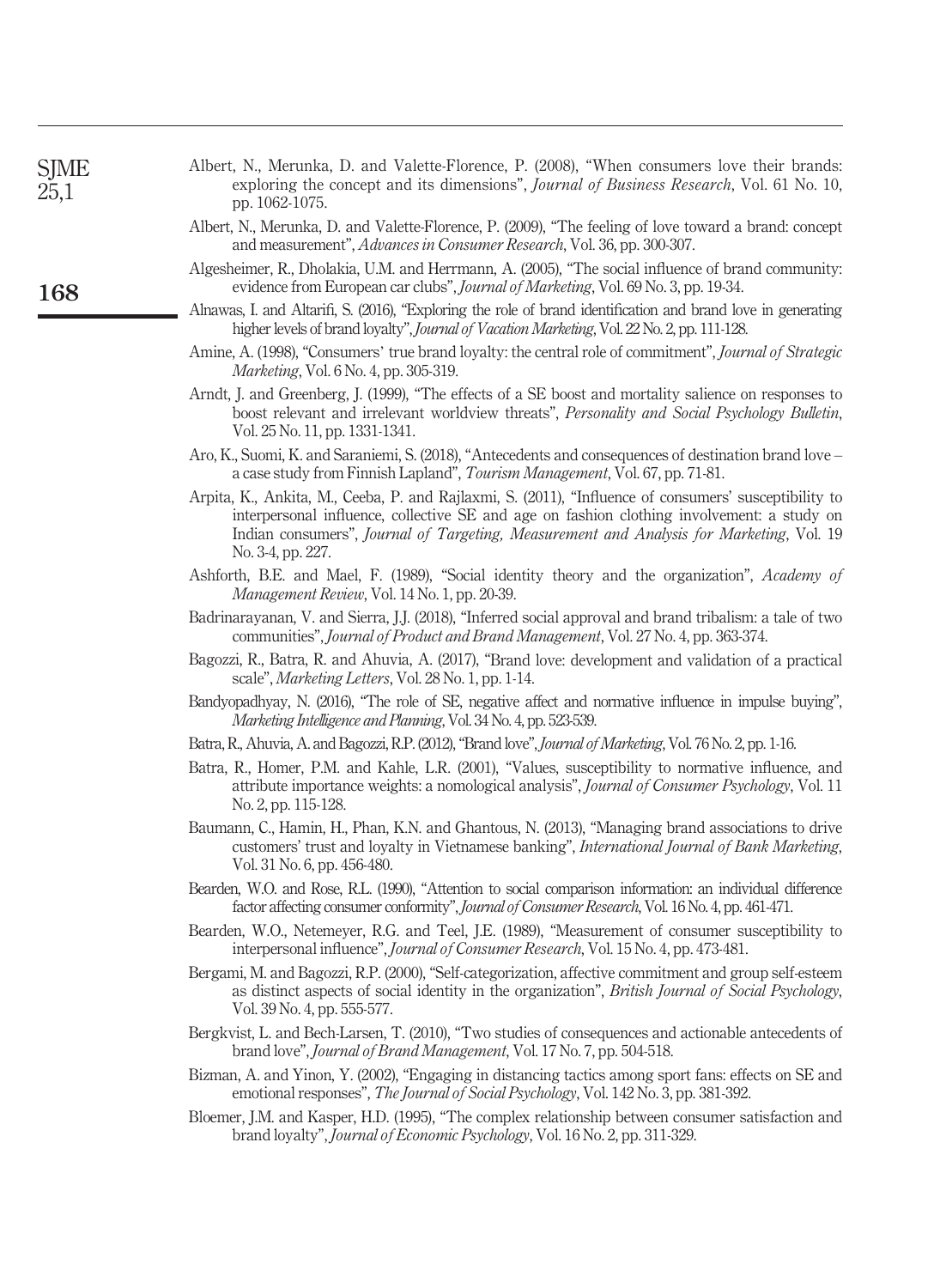<span id="page-17-8"></span>

|  |  |  |  |  | Brandão, A., Pinho, E. and Rodrigues, P. (2019), "Antecedents and consequences of luxury brand |  |
|--|--|--|--|--|------------------------------------------------------------------------------------------------|--|
|  |  |  |  |  | engagement in social media", Spanish Journal of Marketing – ESIC, Vol. 23 No. 2, pp. 163-183.  |  |

<span id="page-17-14"></span>Brodie, R.J., Ilic, A., Juric, B. and Hollebeek, L. (2013),"Consumer engagement in a virtual brand community: an exploratory analysis", *Journal of Business Research*, Vol. 66 No. 1, pp. 105-114.

- <span id="page-17-3"></span>Brown, J.D. and Dutton, K.A. (1995), "The thrill of victory, the complexity of defeat: SE and people's emotional reactions to success and failure", Journal of Personality and Social Psychology, Vol. 68 No. 4, pp. 712.
- <span id="page-17-21"></span>Browning, C.S. (2015), "Nation branding, national self-esteem, and the constitution of subjectivity in late modernity", Foreign Policy Analysis, Vol. 11 No. 2, pp. 195-214.
- <span id="page-17-2"></span>Campbell, I.D. (1990), "SE and clarity of the self-concept", *Journal of Personality and Social Psychology*, Vol. 59 No. 3.
- <span id="page-17-0"></span>Carroll, B. and Ahuvia, A. (2006), "Some antecedents and outcomes of brand love", Marketing Letters, Vol. 17 No. 2, pp. 79-89.
- <span id="page-17-17"></span>Casalo, L.V., Flavian, C. and Guinaliu, M. (2008), "Fundaments of trust management in the development of virtual communities", Management Research News, Vol. 31 No. 5, pp. 324.
- <span id="page-17-16"></span>Cast, A.D. and Burke, P.J. (2002), "A theory of SE", Social Forces, Vol. 80 No. 3, pp. 1041-1068.
- <span id="page-17-7"></span>Chan, K. and Prendergast, G. (2007), "Materialism and social comparison among adolescents", Social Behavior and Personality: An International Journal, Vol. 35 No. 2, pp. 213-228.
- <span id="page-17-10"></span>Chaudhuri, A. and Holbrook, M.B. (2001), "The chain of effects from brand trust and brand affect to brand performance: the role of brand loyalty", Journal of Marketing, Vol. 65 No. 2, pp. 81-93.
- <span id="page-17-4"></span>Childers, T.L. and Rao, A.R. (1992), "The influence of familial and peer-based reference groups on consumer decisions", Journal of Consumer Research, Vol. 19 No. 2, pp. 198-211.
- <span id="page-17-5"></span>Coelho, A., Bairrada, C. and Peres, F. (2019), "Brand communities' relational outcomes, through brand love", Journal of Product and Brand Management, Vol. 28 No. 2, pp. 154-165.
- <span id="page-17-1"></span>Delgado-Ballester, E., Palazon, M. and Pelaez-Muñoz, J. (2017), "This anthropomorphised brand is so loveable: the role of self-brand integration", Spanish Journal of Marketing - Esic, Vol. 21 No. 2, pp. 89-101.
- <span id="page-17-9"></span>Dick, A.S. and Basu, K. (1994), "Customer loyalty: toward an integrated conceptual framework", Journal of the Academy of Marketing Science, Vol. 22 No. 2, pp. 99-113.
- <span id="page-17-12"></span>Dolich, I.J. (1969), "Congruence relationships between self-images and product brands", *Journal of* Marketing Research, Vol. 6 No. 1, pp. 80-84.
- <span id="page-17-20"></span>Eastman, J.K., Goldsmith, R.E. and Flynn, L.R. (1999), "Status consumption in consumer behavior: scale development and validation", *Journal of Marketing Theory and Practice*, Vol. 7 No. 3, pp. 41-52.
- <span id="page-17-18"></span>Einwiller, S. (2003), "When reputation engenders trust: an empirical investigation in business-toconsumer electronic commerce", Electronic Markets, Vol. 13 No. 3, pp. 196-209.
- <span id="page-17-19"></span>Ercis, A., Ünal, S., Candan, F.B. and Yıldırım, H. (2012), "The effect of brand satisfaction, trust and brand commitment on loyalty and repurchase intentions", Procedia – Social and Behavioral Sciences, Vol. 58, pp. 1395-1404.
- <span id="page-17-13"></span>Escalas, J.E. and Bettman, J.R. (2005), "Self-construal, reference groups, and brand meaning", Journal of Consumer Research, Vol. 32 No. 3, pp. 378-389.
- <span id="page-17-11"></span>Espejel, J., Fandos, C. and Flavian, C. (2009), "The influence of consumer involvement on quality signals perception", British Food Journal, Vol. 111 No. 11, pp. 1212-1236.
- <span id="page-17-15"></span>Fedorikhin, A., Park, C.W. and Thomson, M. (2008), "Beyond fit and attitude: the effect of emotional attachment on consumer responses to brand extensions", Journal of Consumer Psychology, Vol. 18 No. 4, pp. 281-291.
- <span id="page-17-6"></span>Flavian-Blanco, C., Gurrea-Sarasa, R. and Orús-Sanclemente, C. (2011), "Analyzing the emotional outcomes of the online search behavior with search engines", Computers in Human Behavior, Vol. 27 No. 1, pp. 540-551.

brand love on brand loyalty

Impact of

169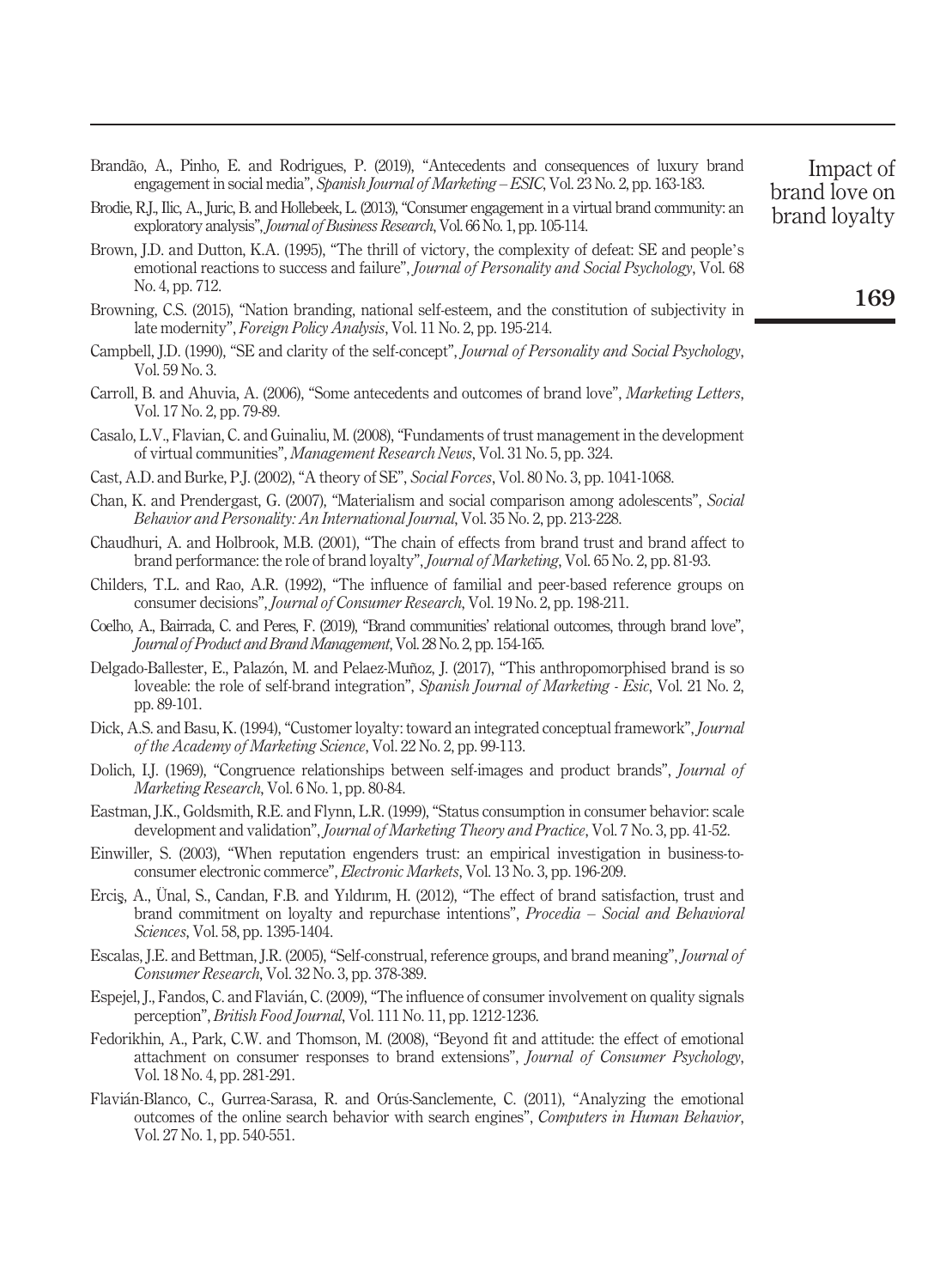<span id="page-18-20"></span><span id="page-18-19"></span><span id="page-18-18"></span><span id="page-18-17"></span><span id="page-18-16"></span><span id="page-18-15"></span><span id="page-18-14"></span><span id="page-18-13"></span><span id="page-18-12"></span><span id="page-18-11"></span><span id="page-18-10"></span><span id="page-18-9"></span><span id="page-18-8"></span><span id="page-18-7"></span><span id="page-18-6"></span><span id="page-18-5"></span><span id="page-18-4"></span><span id="page-18-3"></span><span id="page-18-2"></span><span id="page-18-1"></span><span id="page-18-0"></span>

| SJME<br>25,1 | Flavian, C., Gurrea, R. and Orus, C. (2009), "Web design: a key factor for the website success", <i>Journal of</i><br>Systems and Information Technology, Vol. 11 No. 2, pp. 168-184.                                                                         |
|--------------|---------------------------------------------------------------------------------------------------------------------------------------------------------------------------------------------------------------------------------------------------------------|
|              | Fournier, S. (1998), "Consumers and their brands: developing relationship theory in consumer<br>research", <i>Journal of Consumer Research</i> , Vol. 24 No. 4, pp. 343-373.                                                                                  |
| <b>170</b>   | Fournier, S. and Yao, J.L. (1997), "Reviving brand loyalty: a reconceptualization within the framework<br>of consumer-brand relationships", <i>International Journal of Research in Marketing</i> , Vol. 14 No. 5,<br>pp. 451-472.                            |
|              | Fuller, J.B., Barnett, T., Hester, K. and Relyea, C. (2003), "A social identity perspective on the<br>relationship between perceived organizational support and organizational commitment", The<br>Journal of Social Psychology, Vol. 143 No. 6, pp. 789-791. |
|              | Gibbons, F.X. and Buunk, B.P. (1999), "Individual differences in social comparison: development of a<br>scale of social comparison orientation", Journal of Personality and Social Psychology, Vol. 76<br>No. 1, p. 129.                                      |
|              | Giluk, T.L. (2009), "Mindfulness, big five personality, and affect: a meta-analysis", <i>Personality and</i><br><i>Individual Differences, Vol. 47 No. 8, pp. 805-811.</i>                                                                                    |
|              | Goldsmith, R.E., Flynn, L.R. and Clark, R.A. (2014), "The etiology of the frugal consumer", <i>Journal of</i><br>Retailing and Consumer Services, Vol. 21 No. 2, pp. 175-184.                                                                                 |
|              | Gómez-Suárez, M. and Veloso, M. (2020), "Brand experience and brand attachment as drivers of WOM<br>in hospitality", Spanish Journal of Marketing – ESIC, Vol. 24 No. 2, pp. 231-246.                                                                         |
|              | Gounaris, S. and Stathakopoulos, V. (2004), "Antecedents and consequences of brand loyalty: an<br>empirical study", Journal of Brand Management, Vol. 11 No. 4, pp. 283-306.                                                                                  |
|              | Grisaffe, D.B. and Nguyen, H.P. (2011), "Antecedents of emotional attachment to brands", <i>Journal of</i><br>Business Research, Vol. 64 No. 10, pp. 1052-1059.                                                                                               |
|              | Hadjali, H.R., Salimi, M., Nazari, M. and Ardestani, M.S. (2012), "Exploring main factors affecting on<br>impulse buying behaviors", Journal of American Science, Vol. 8 No. 1, pp. 245-251.                                                                  |
|              | Hair, J., Howard, M. and Nitzl, C. (2020), "Assessing measurement model quality in PLS-SEM using<br>confirmatory composite analysis", Journal of Business Research, Vol. 109, pp. 101-110.                                                                    |
|              | Hair, J.F., Jr., Black, W.C., Babin, B.J. and Anderson, R.E. (2014), <i>Multivariate Data Analysis</i> , Seventh<br>Edition, Pearson Education Limited, Harlow.                                                                                               |
|              | Hair, J., Hult, T., Ringle, C. and Sarstedt, M. (2016), A Primer on Partial Least Squares Structural<br><i>Equation Modeling (Pls-Sem)</i> , Sage publications New York, NY.                                                                                  |
|              | Hardeman, G., Font, X. and Nawijn, J. (2017), "The power of persuasive communication to influence<br>sustainable holiday choices: appealing to self-benefits and norms", Tourism Management,<br>Vol. 59, pp. 484-493.                                         |
|              | He, H., Li, Y. and Harris, L. (2012), "Social identity perspective on brand loyalty", <i>Journal of Business</i><br>Research, Vol. 65 No. 5, pp. 648-657.                                                                                                     |
|              | Henseler, J., Ringle, C.M. and Sarstedt, M. (2015), "A new criterion for assessing discriminant validity in<br>variance-based structural equation modeling", Journal of the Academy of Marketing Science,<br>Vol. 43 No. 1, pp. 115-135.                      |
|              | Hsiao, C.C. and Chiou, J.S. (2017), "The social influence of online collaborative community: the<br>moderating effect of achievement", Behaviour and Information Technology, Vol. 36 No. 3,<br>pp. 269-280.                                                   |
|              | Hsiu-Yu, H. (2014), "Attachment, identification, and loyalty: examining mediating mechanisms across<br>brand and brand community contexts", <i>Journal of Brand Management</i> , Vol. 21 No. 7-8, p. 594.                                                     |
|              | Huang, Y., Wang, L. and Shi, J. (2012), "How attachment affects the strength of peer influence on<br>adolescent consumer behavior", Psychology and Marketing, Vol. 29 No. 8, pp. 558-567.                                                                     |
|              | Hur, W.M., Ahn, K.H. and Kim, M. (2011), "Building brand loyalty through managing brand<br>community commitment", Management Decision, Vol. 49 No. 7, pp. 1194-1213.                                                                                          |
|              |                                                                                                                                                                                                                                                               |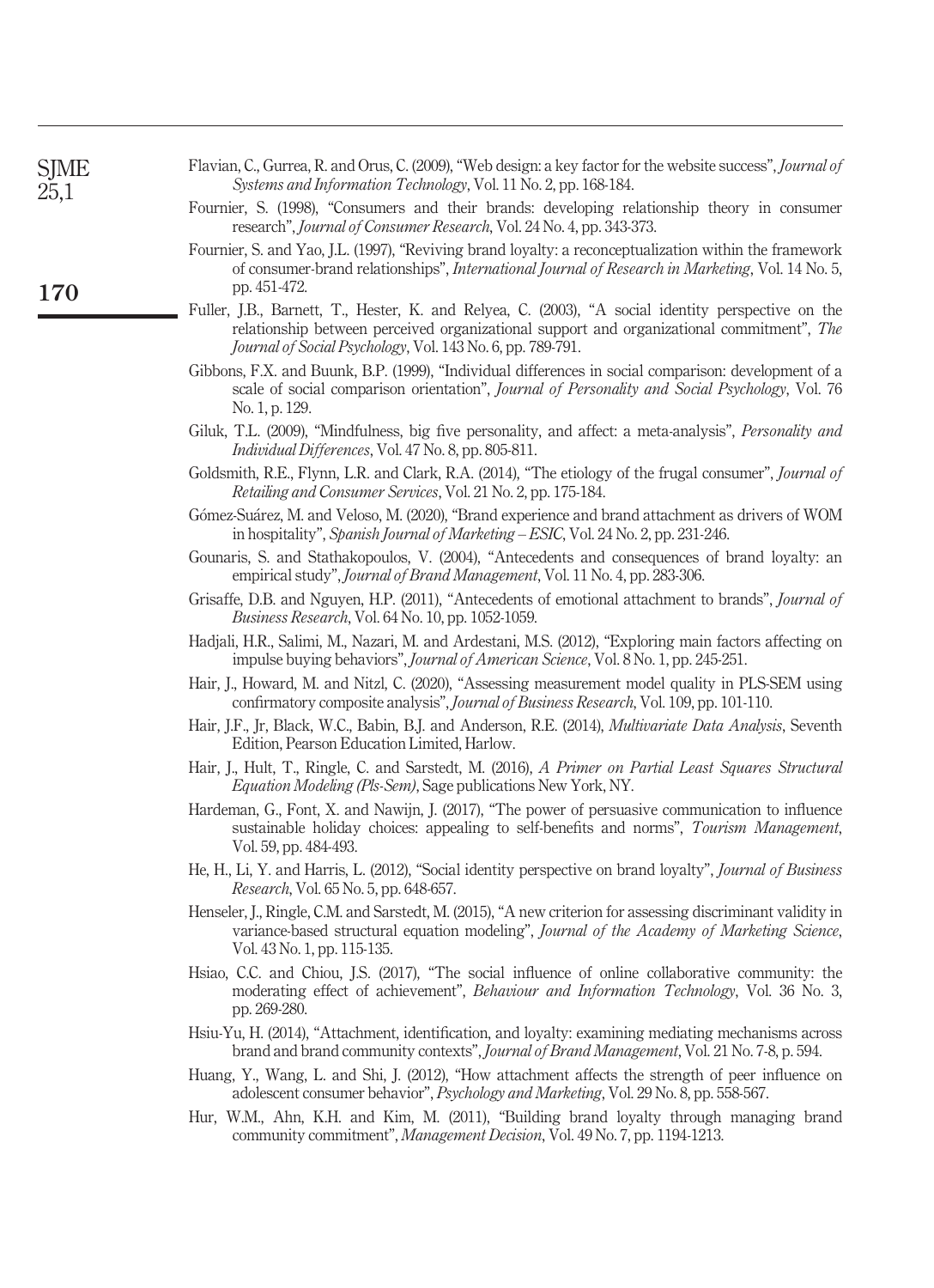<span id="page-19-15"></span>International Monetary Fund (IMF) (2019), "Five charts explain Vietnam's economic outlook", available at: [www.imf.org/en/News/Articles/2019/07/11/na071619-](http://www.imf.org/en/News/Articles/2019/07/11/na071619-five-charts-explain-vietnams-economic-outlook)five-charts-explain-vietnams-economic-outlook

- <span id="page-19-12"></span>Islam, J.U., Rahman, Z. and Hollebeek, L.D. (2017), "Personality factors as predictors of online consumer engagement: an empirical investigation", *Marketing Intelligence and Planning*, Vol. 35 No. 4, pp. 510-528.
- <span id="page-19-16"></span>Japutra, A., Ekinci, Y. and Simkin, L. (2019), "Self-congruence, brand attachment and compulsive buying", Journal of Business Research, Vol. 99, pp. 456-463.
- <span id="page-19-9"></span>Joe, S-W., Tsai, Y-h., Lin, C-P., Ma, H-C. and Chiu, C-K. (2017),"Assessing perceived value: moderating effects of susceptibility to brand prestige and susceptibility to normative influence", Review of Managerial Science, Vol. 11 No. 3, pp. 717-735.
- <span id="page-19-2"></span>Joshanloo, M. and Afshari, S. (2011), "Big five personality traits and SE as predictors of life satisfaction in Iranian Muslim university students", *Journal of Happiness Studies*, Vol. 12 No. 1, pp. 105-113.
- <span id="page-19-13"></span>Kahle, L.R., Kulka, R.A. and Klingel, D.M. (1980), "Low adolescent SE leads to multiple interpersonal problems: a test of social-adaptation theory", Journal of Personality and Social Psychology, Vol. 39 No. 3, pp. 496-502.
- <span id="page-19-14"></span>Kaufmann, H.R., Loureiro, S.M.C. and Manarioti, A. (2016), "Exploring behavioural branding, brand love and brand co-creation", Journal of Product and Brand Management, Vol. 25 No. 6, pp. 516-526.
- <span id="page-19-4"></span>Kaur, H., Paruthi, M., Islam, J. and Hollebeek, L.D. (2020), "The role of brand community identification and reward on consumer brand engagement and brand loyalty in virtual brand communities", Telematics and Informatics, Vol. 46, doi: [10.1016/j.tele.2019.101321.](http://dx.doi.org/10.1016/j.tele.2019.101321)
- <span id="page-19-8"></span>Khare, A., Mishra, A., Parveen, C. and Srivastava, R. (2011), "Influence of consumers' susceptibility to interpersonal influence, collective SE and age on fashion clothing involvement: a study on Indian consumers", Journal of Targeting, Measurement and Analysis for Marketing, Vol. 19 No. 3-4, pp. 227-242.
- <span id="page-19-1"></span>Kim, C.K., Han, D. and Park, S.B. (2001), "The effect of brand personality and brand identification on brand loyalty: applying the theory of social identification", Japanese Psychological Research, Vol. 43 No. 4, pp. 195-206.
- <span id="page-19-5"></span>Kim, J., Lee, H. and Lee, J. (2020), "Smartphone preferences and brand loyalty: a discrete choice model reflecting the reference point and peer effect", Journal of Retailing and Consumer Services, Vol. 52, p. 101907, available at: <https://doi.org/10.1016/j.jretconser.2019.101907>
- <span id="page-19-10"></span>Kim, J., Morris, J.D. and Swait, J. (2008), "Antecedents of true brand loyalty", *Journal of Advertising*, Vol. 37 No. 2, pp. 99-117.
- <span id="page-19-0"></span>Kressmann, F., Sirgy, M.J., Herrmann, A., Huber, F., Huber, S. and Lee, D.J. (2006), "Direct and indirect effects of self-image congruence on brand loyalty", Journal of Business Research, Vol. 59 No. 9, pp. 955-964.
- <span id="page-19-3"></span>Kuenzel, S. and Halliday, S.V. (2010), "The chain of effects from reputation and brand personality congruence to brand loyalty: the role of brand identification", Journal of Targeting, Measurement and Analysis for Marketing, Vol. 18 No. 3-4, pp. 167-176.
- <span id="page-19-7"></span>Kumar, J. and Kumar, V. (2020), "Drivers of brand community engagement", Journal of Retailing and Consumer Services, Vol. 54, available at: <https://doi.org/10.1016/j.jretconser.2019.101949>
- <span id="page-19-6"></span>Kuo, Y.F. and Feng, L.H. (2013), "Relationships among community interaction characteristics, perceived benefits, community commitment, and oppositional brand loyalty in online brand communities", International Journal of Information Management, Vol. 33 No. 6, pp. 948-962.
- <span id="page-19-11"></span>Kuo, Y.F. and Hou, J.R. (2017),"Oppositional brand loyalty in online brand communities: perspectives on social identity theory and consumer-brand relationship", Journal of Electronic Commerce Research, Vol. 18 No. 3, pp. 254-268.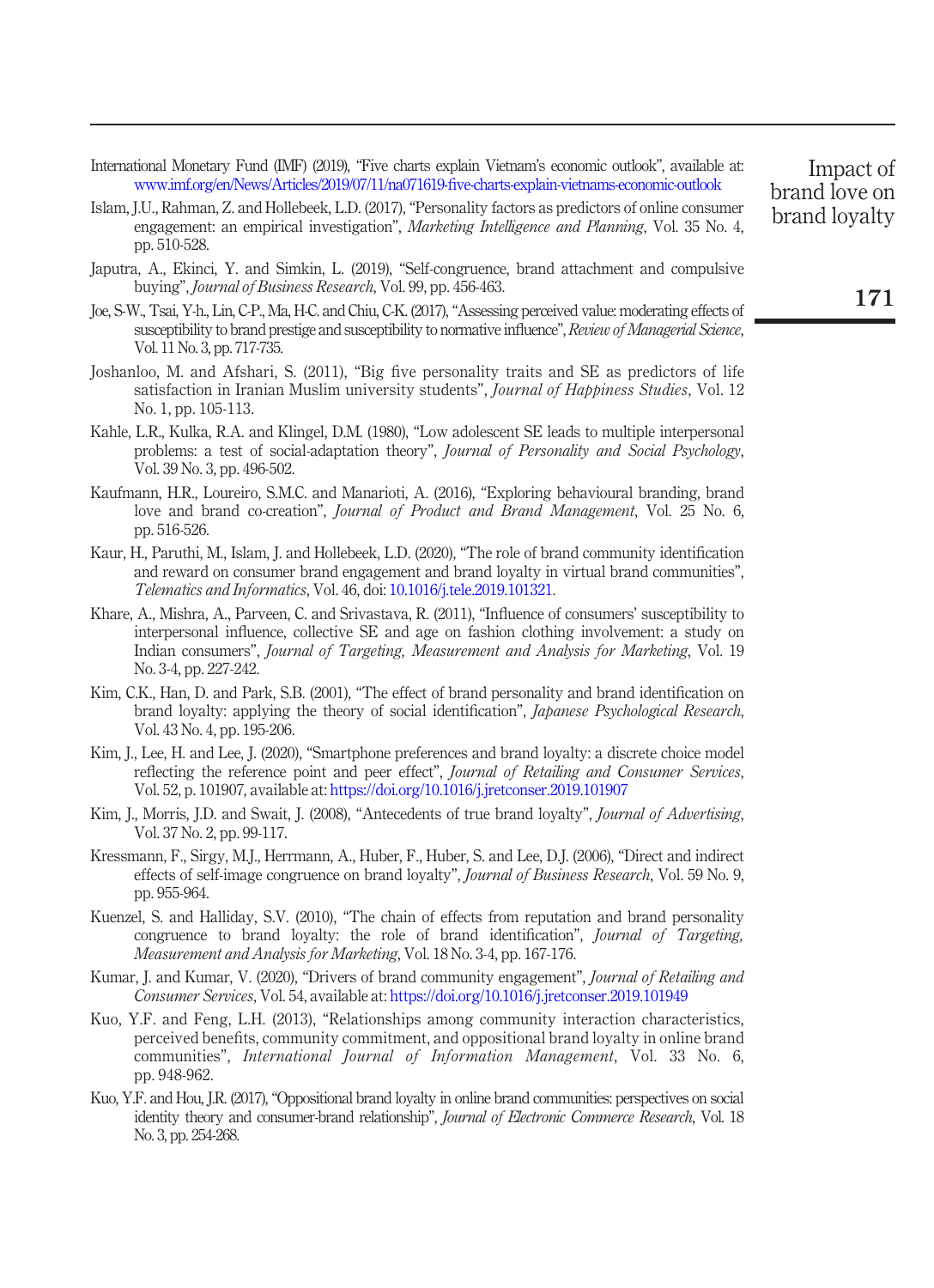<span id="page-20-20"></span><span id="page-20-19"></span><span id="page-20-18"></span><span id="page-20-17"></span><span id="page-20-16"></span><span id="page-20-15"></span><span id="page-20-14"></span><span id="page-20-13"></span><span id="page-20-12"></span><span id="page-20-11"></span><span id="page-20-10"></span><span id="page-20-9"></span><span id="page-20-8"></span><span id="page-20-7"></span><span id="page-20-6"></span><span id="page-20-5"></span><span id="page-20-4"></span><span id="page-20-3"></span><span id="page-20-2"></span><span id="page-20-1"></span><span id="page-20-0"></span>

| SJME<br>25,1 | Labrecque, L.I., Krishen, A.S. and Grzeskowiak, S. (2011), "Exploring social motivations for brand<br>loyalty: conformity versus escapism", Journal of Brand Management, Vol. 18 No. 7, pp. 457-472.                                                                             |
|--------------|----------------------------------------------------------------------------------------------------------------------------------------------------------------------------------------------------------------------------------------------------------------------------------|
|              | Lafrenière, M.A.K., Bélanger, J.J., Sedikides, C. and Vallerand, R.J. (2011), "SE and passion for<br>activities", Personality and Individual Differences, Vol. 51 No. 4, pp. 541-544.                                                                                            |
| 172          | Leventhal, R.C., Wallace, E., Buil, I. and de Chernatony, L. (2014), "Consumer engagement with self-expressive<br>brands: brand love and WOM outcomes", Journal of Product and Brand Management, Vol. 23 No. 1,<br>pp. 33-42.                                                    |
|              | Li, X. and Petrick, J.F. (2008), "Examining the antecedents of brand loyalty from an investment model<br>perspective", Journal of Travel Research, Vol. 47 No. 1, pp. 25-34.                                                                                                     |
|              | Lin, L.Y. (2010), "The relationship of consumer personality trait, brand personality and brand loyalty: an<br>empirical study of toys and video games buyers", Journal of Product and Brand Management,<br>Vol. 19 No. 1, pp. 4-17.                                              |
|              | Lin, Y.H. (2015), "Innovative brand experience's influence on brand equity and brand satisfaction",<br>Journal of Business Research, Vol. 68 No. 11, pp. 2254-2259.                                                                                                              |
|              | Lisjak, M., Lee, A.Y. and Gardner, W.L. (2012), "When a threat to the brand is a threat to the self: the<br>importance of brand identification and implicit SE in predicting defensiveness", <i>Personality and</i><br>Social Psychology Bulletin, Vol. 38 No. 9, pp. 1120-1132. |
|              | Liu, F., Li, J., Mizerski, D. and Soh, H. (2012), "Self-congruity, brand attitude, and brand loyalty: a study on<br>luxury brands", <i>European Journal of Marketing</i> , Vol. 46 Nos 7/8, pp. 922-937.                                                                         |
|              | Lobo, D.S. and Kennedy, J.L. (2009), "Genetic aspects of pathological gambling: a complex disorder with<br>shared genetic vulnerabilities", <i>Addiction</i> , Vol. 104 No. 9, pp. 1454-1465.                                                                                    |
|              | Luhtanen, R. and Crocker, J. (1992), "A collective SE scale: self-evaluation of one's social identity",<br>Personality and Social Psychology Bulletin, Vol. 18 No. 3, pp. 302-318.                                                                                               |
|              | McAlexander, J., Schouten, J. and Koening, H. (2002), "Building brand community", Journal of<br>Marketing, Vol. 66 No. 1, pp. 38-54.                                                                                                                                             |
|              | MacInnis, D.J. and Folkes, V.S. (2017), "Humanizing brands: when brands seem to be like me, part of me,<br>and in a relationship with me", Journal of Consumer Psychology, Vol. 27 No. 3, pp. 355-374.                                                                           |
|              | Mackellar, J. (2009), "Dabblers, fans and fanatics: exploring behavioural segmentation at a special-<br>interest event", Journal of Vacation Marketing, Vol. 15 No. 1, pp. 5-24.                                                                                                 |
|              | Malär, L., Krohmer, H., Hoyer, W.D. and Nyffenegger, B. (2011), "Emotional brand attachment and brand<br>personality: the relative importance of the actual and the ideal self", <i>Journal of Marketing</i> , Vol. 75 No. 4,<br>pp. 35-52.                                      |
|              | Mangleburg, T.F., Doney, P.M. and Bristol, T. (2004), "Shopping with friends and teens' susceptibility<br>to peer influence", <i>Journal of Retailing</i> , Vol. 80 No. 2, pp. 101-116.                                                                                          |
|              | Martínez-López, F.J., Anaya-Sánchez, R., Molinillo, S., Aguilar-Illescas, R. and Esteban-Millat, I. (2017),<br>"Consumer engagement in an online brand community", <i>Electronic Commerce Research and</i><br>Applications, Vol. 23, pp. 24-37.                                  |
|              | Marzocchi, G., Morandin, G. and Bergami, M. (2013), "Brand communities: loyal to the community or<br>the brand?", European Journal of Marketing, Vol. 47 Nos 1/2, pp. 93-114.                                                                                                    |
|              | Morgan, R.P. (1999), "A consumer-oriented framework of brand equity and loyalty", International<br>Journal of Market Research, Vol. 42 No. 1, pp. 65-77.                                                                                                                         |
|              | Morse, S. and Gergen, K.J. (1970), "Social comparison, self-consistency, and the concept of self", Journal<br>of Personality and Social Psychology, Vol. 16 No. 1, p. 148.                                                                                                       |
|              | Moschis, G.P. (1976), "Social comparison and informal group influence", Journal of Marketing Research,<br>Vol. 13 No. 3, pp. 237-244.                                                                                                                                            |
|              | Mourali, M., Laroche, M. and Pons, F. (2005), "Individualistic orientation and consumer<br>susceptibility to interpersonal influence", Journal of Services Marketing, Vol. 19 No. 3,<br>pp. 164-173.                                                                             |
|              |                                                                                                                                                                                                                                                                                  |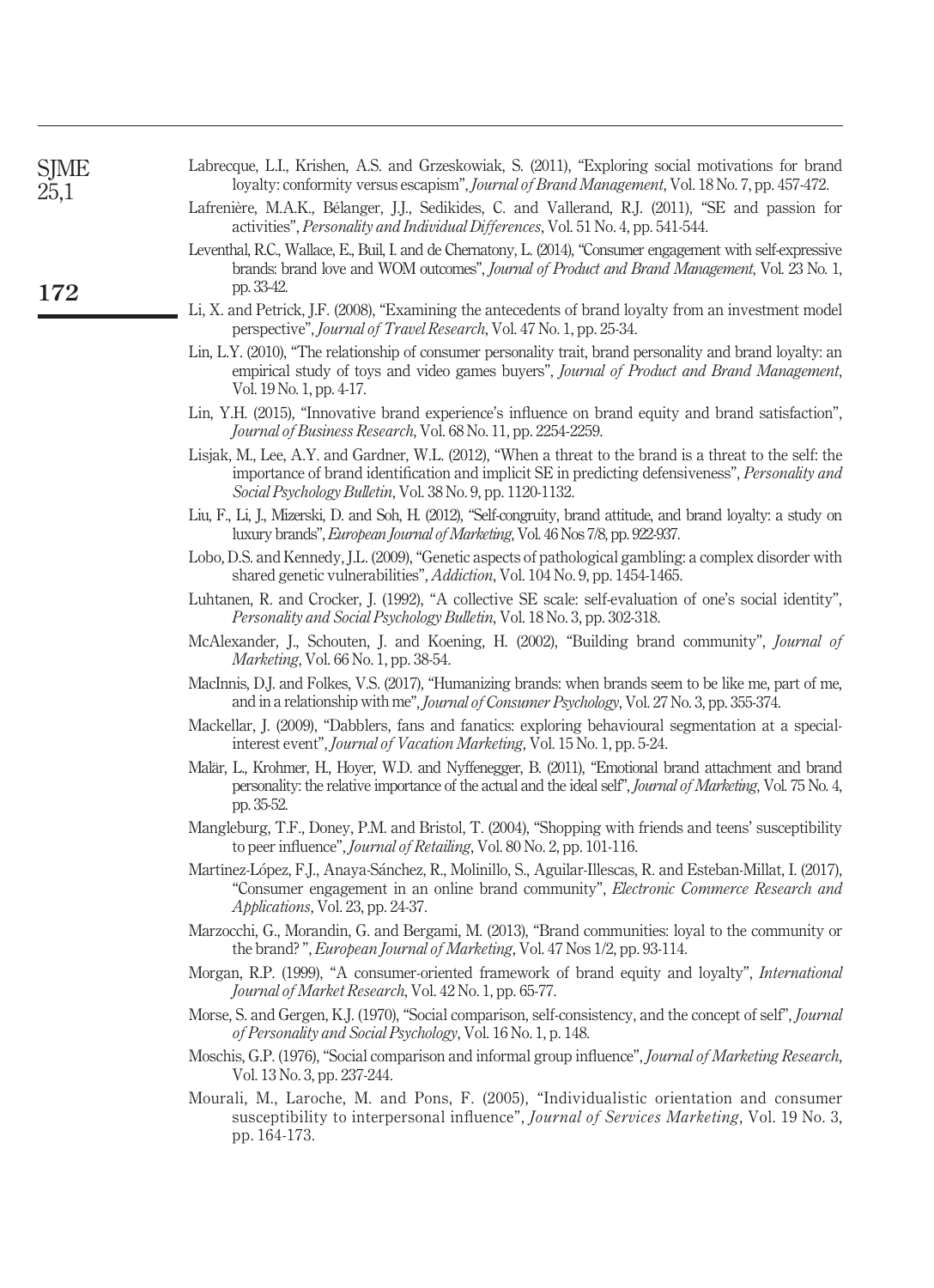<span id="page-21-15"></span>Mrad, M. and Cui, C. (2017), "Brand addiction: conceptualization and scale development", *European* Journal of Marketing, Vol. 51 Nos 11/12, pp. 1938-1960.

- <span id="page-21-8"></span>Nam, J., Ekinci, Y. and Whyatt, G. (2011), "Brand equity, brand loyalty and consumer satisfaction", Annals of Tourism Research, Vol. 38 No. 3, pp. 1009-1030.
- <span id="page-21-10"></span>Narang, R. (2016), "Understanding purchase intention towards Chinese products: role of ethnocentrism, animosity, status and SE", Journal of Retailing and Consumer Services, Vol. 32, pp. 253-261.
- <span id="page-21-14"></span>Nguyen, T.D. and Nguyen, T.T. (2011), "An examination of selected marketing mix elements and brand relationship quality in transition economies: evidence from Vietnam", *Journal of Relationship* Marketing, Vol. 10 No. 1, pp. 43-56.
- <span id="page-21-12"></span>Nguyen, T.D., Barrett, N.J. and Miller, K.E. (2011), "Brand loyalty in emerging markets", *Marketing* Intelligence and Planning, Vol. 29 No. 3, pp. 222-232.
- <span id="page-21-11"></span>Nikhashemi, S.R., Jebarajakirthy, C. and Nusair, K. (2019), "Uncovering the roles of retail brand experience and brand love in the apparel industry: non-linear structural equation modelling approach", Journal of Retailing and Consumer Services, Vol. 48, pp. 122-135.
- <span id="page-21-0"></span>Oliver, R. (1999), "Whence consumer loyalty?", *Journal of Marketing*, Vol. 63 No. 4\_suppl1, pp. 33-44.
- <span id="page-21-4"></span>Orth, U.R. and Kahle, L.R. (2008), "Intrapersonal variation in consumer susceptibility to normative influence: toward a better understanding of brand choice decisions", The Journal of Social Psychology, Vol. 148 No. 4, pp. 423-448.
- <span id="page-21-9"></span>Penz, E. and Hogg, M.K. (2011), "The role of mixed emotions in consumer behaviour", European Journal of Marketing, Vol. 45 Nos 1/2, pp. 104-132.
- <span id="page-21-13"></span>Pourazad, N., Stocchi, L. and Pare, V. (2019), "The power of brand passion in sports apparel brands", *Journal of* Product and Brand Management, Vol. 29 No. 5, pp. 547-568.
- <span id="page-21-17"></span>Preacher, K.J. and Hayes, A.F. (2008), "Asymptotic and resampling strategies for assessing and comparing indirect effects in multiple mediator models", Behavior Research Methods, Vol. 40 No. 3, pp. 879-891.
- <span id="page-21-18"></span>Rageh Ismail, A. and Spinelli, G. (2012), "Effects of brand love, personality and image on word of mouth: the case of fashion brands among young consumers", *Journal of Fashion Marketing and* Management: An International Journal, Vol. 16 No. 4, pp. 386-398.
- <span id="page-21-6"></span>Raïes, K., Mühlbacher, H. and Gavard-Perret, M.L. (2015), "Consumption community commitment: Newbies' and longstanding members' brand engagement and loyalty", Journal of Business Research, Vol. 68 No. 12, pp. 2634-2644.
- <span id="page-21-7"></span>Redden, J. and Steiner, C.J. (2000), "Fanatical consumers: towards a framework for research", *Journal of* Consumer Marketing, Vol. 17 No. 4, pp. 322-337.
- <span id="page-21-19"></span>Rindfleisch, A., Malter, A.J., Ganesan, S. and Moorman, C. (2008), "Cross-sectional versus longitudinal survey research: concepts, findings, and guidelines", *Journal of Marketing Research*, Vol. 45 No. 3, pp. 261-279.
- <span id="page-21-2"></span>Rook, D.W. and Fisher, R.J. (1995), "Normative influences on impulsive buying behavior", *Journal of* Consumer Research, Vol. 22 No. 3, pp. 305-313.
- <span id="page-21-16"></span>Rosenberg, M. (1965), "Rosenberg self-esteem scale (RSE)", Acceptance and Commitment Therapy. Measures Package, Vol. 61 No. 52, p. 18.
- <span id="page-21-1"></span>Roy, S.K., Eshghi, A. and Sarkar, A. (2013), "Antecedents and consequences of brand love", Journal of Brand Management, Vol. 20 No. 4, pp. 325-332.
- <span id="page-21-3"></span>Ruane, L. and Wallace, E. (2015), "Brand tribalism and self-expressive brands: social influences and brand outcomes", Journal of Product and Brand Management, Vol. 24 No. 4, pp. 333-348.
- <span id="page-21-5"></span>Rubin, M. and Hewstone, M. (1998), "Social identity theory's SE hypothesis: a review and some suggestions for clarification", Personality and Social Psychology Review, Vol. 2 No. 1, pp. 40-62.

173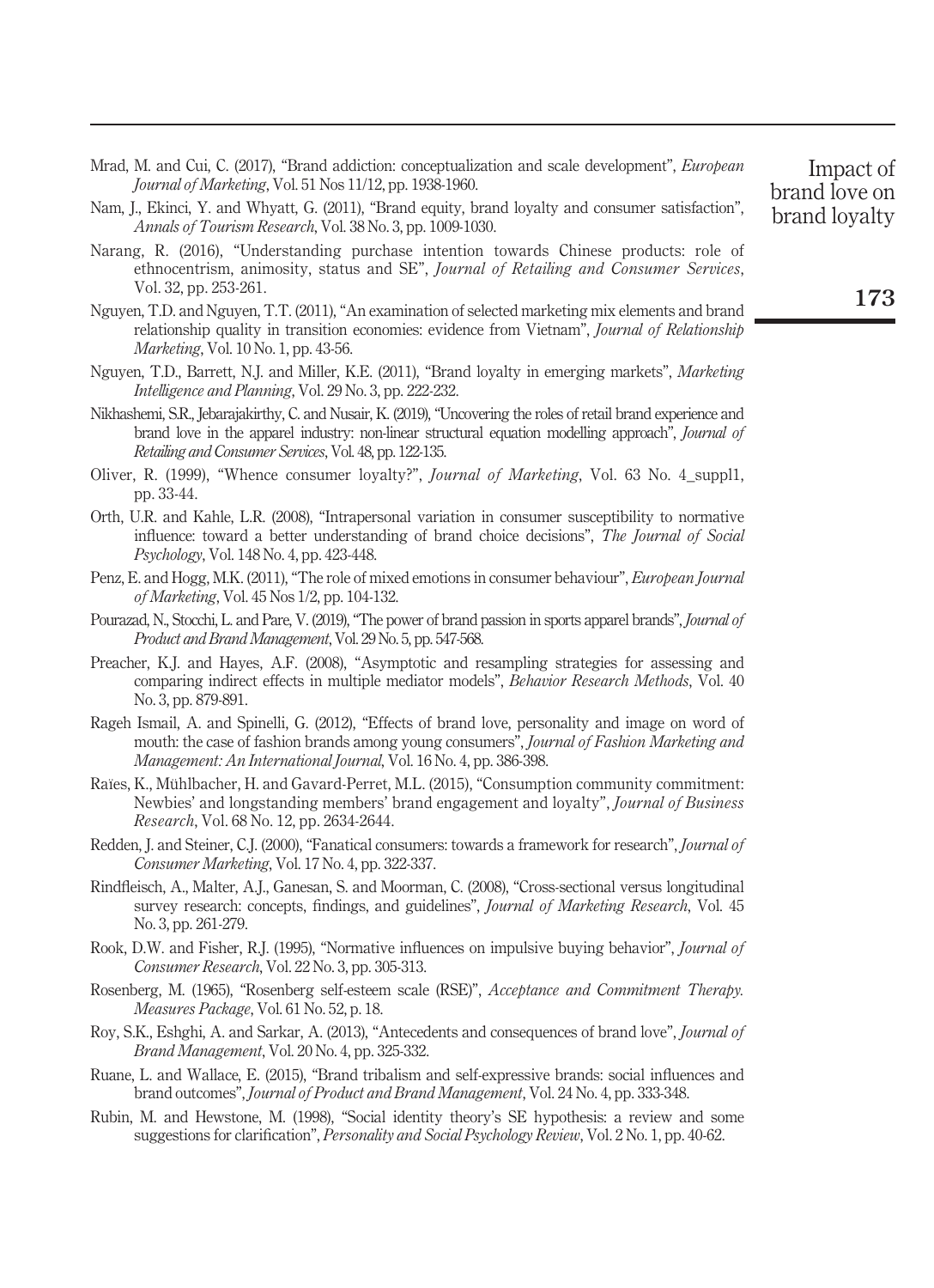<span id="page-22-18"></span><span id="page-22-17"></span><span id="page-22-16"></span><span id="page-22-15"></span><span id="page-22-14"></span><span id="page-22-13"></span><span id="page-22-12"></span><span id="page-22-11"></span><span id="page-22-10"></span><span id="page-22-9"></span><span id="page-22-8"></span><span id="page-22-7"></span><span id="page-22-6"></span><span id="page-22-5"></span><span id="page-22-4"></span><span id="page-22-3"></span><span id="page-22-2"></span><span id="page-22-1"></span><span id="page-22-0"></span>

| <b>SJME</b><br>25,1 | Sallam, M.A. and Wahid, N.A. (2015), "The effects of satisfaction and brand identification on brand love<br>and brand equity outcome: the role of brand loyalty", <i>European Journal of Business and Social</i><br><i>Sciences</i> , Vol. 4 No. 9, pp. 42-55.                                                      |
|---------------------|---------------------------------------------------------------------------------------------------------------------------------------------------------------------------------------------------------------------------------------------------------------------------------------------------------------------|
|                     | Savani, K., Wadhwa, M., Uchida, Y., Ding, Y. and Naidu, N.V.R. (2015), "When norms loom larger than<br>the self: susceptibility of preference–choice consistency to normative influence across cultures",<br>Organizational Behavior and Human Decision Processes, Vol. 129, pp. 70-79.                             |
| 174                 | Schreane, T. (2020), "Creating a culture of brand love", available at: www.ama.org/marketing-news/<br>creating a-culture of brand-love/#:~:text=Brand%20love%20is%20a%20marketing,customer<br>%20value%20and%20relationship%20marketing%                                                                            |
|                     | Serra-Cantallops, A., Ramon-Cardona, J. and Salvi, F. (2018), "The impact of positive emotional<br>experiences on EWOM generation and loyalty", Spanish Journal of Marketing - ESIC, Vol. 22<br>No. 2, pp. 142-162.                                                                                                 |
|                     | Shah, S. (2020), "Three techniques for building a successful food brand", Forbes, available at: www.forbes.<br>com/sites/forbesbusinesscouncil/2020/08/12/three-techniques-for-building-a-successful-food-brand/<br>#698072c43330                                                                                   |
|                     | Sharma, V.M. and Klein, A. (2020), "Consumer perceived value, involvement, trust, susceptibility to<br>interpersonal influence, and intention to participate in online group buying", Journal of Retailing<br><i>and Consumer Services, Vol. 52, available at: https://doi.org/10.1016/j.jretconser.2019.101946</i> |
|                     | Shen, Y.C., Huang, C.Y., Chu, C.H. and Liao, H.C. (2010), "Virtual community loyalty: an interpersonal-<br>interaction perspective", <i>International Journal of Electronic Commerce</i> , Vol. 15 No. 1, pp. 49-74.                                                                                                |
|                     | Shroff, H. and Thompson, J.K. (2006), "Peer influences, body-image dissatisfaction, eating dysfunction<br>and SE in adolescent girls", <i>Journal of Health Psychology</i> , Vol. 11 No. 4, pp. 533-551.                                                                                                            |
|                     | Shukla, P. (2011), "Impact of interpersonal influences, brand origin and brand image on luxury<br>purchase intentions: measuring interfunctional interactions and a cross-national comparison",<br>Journal of World Business, Vol. 46 No. 2, pp. 242-252.                                                           |
|                     | Shukla, P., Banerjee, M. and Singh, J. (2016), "Customer commitment to luxury brands: antecedents and<br>consequences", <i>Journal of Business Research</i> , Vol. 69 No. 1, pp. 323-331.                                                                                                                           |
|                     | Sierra, J.J., Badrinarayanan, V.A. and Taute, H.A. (2016), "Explaining behavior in brand communities: a<br>sequential model of attachment, tribalism, and SE", Computers in Human Behavior, Vol. 55,<br>pp. 626-632.                                                                                                |
|                     | Sime, C. (2019), "The truth about SE", Forbes, available at: www.forbes.com/sites/carleysime/2019/04/<br>28/the-truth-about-SE/#6817d4663f44                                                                                                                                                                        |
|                     | Sirgy, M.J., Lee, D.J., Johar, J. and Tidwell, J. (2008), "Effect of self-congruity with sponsorship on brand<br>loyalty", Journal of Business Research, Vol. 61 No. 10, pp. 1091-1097.                                                                                                                             |
|                     | Skues, J.L., Williams, B. and Wise, L. (2012), "The effects of personality traits, SE, loneliness, and<br>narcissism on Facebook use among university students", Computers in Human Behavior, Vol. 28<br>No. 6, pp. 2414-2419.                                                                                      |
|                     | Solem, B.A.A. (2016), "Influences of customer participation and customer brand engagement on brand loyalty",<br>Journal of Consumer Marketing, Vol. 33 No. 5, pp. 332-342.                                                                                                                                          |
|                     | Song, X., Huang, F. and Li, X. (2017), "The effect of embarrassment on preferences for brand conspicuousness:<br>the roles of SE and self-brand connection", Journal of Consumer Psychology, Vol. 27 No. 1, pp. 69-83.                                                                                              |
|                     | Stathopoulou, A., Borel, L., Christodoulides, G. and West, D. (2017), "Consumer branded# hashtag<br>engagement: can creativity in tv advertising influence hashtag engagement?", Psychology and<br><i>Marketing</i> , Vol. 34 No. 4, pp. 448-462.                                                                   |
|                     | Suki, N.M., Suki, N.M., Mokhtar, A.H.A. and Ahmad, R. (2016), "Assessing normative and<br>informational influences on students' opinion in engaging electronic word of mouth via social<br>networking sites", Procedia Economics and Finance, Vol. 37, pp. 190-195.                                                 |
|                     | Tajfel, H., Turner, J.C., Austin, W.G. and Worchel, S. (1979), "An integrative theory of intergroup<br>conflict", Organizational Identity: A Reader, Vol. 56, p. 65.                                                                                                                                                |
|                     |                                                                                                                                                                                                                                                                                                                     |